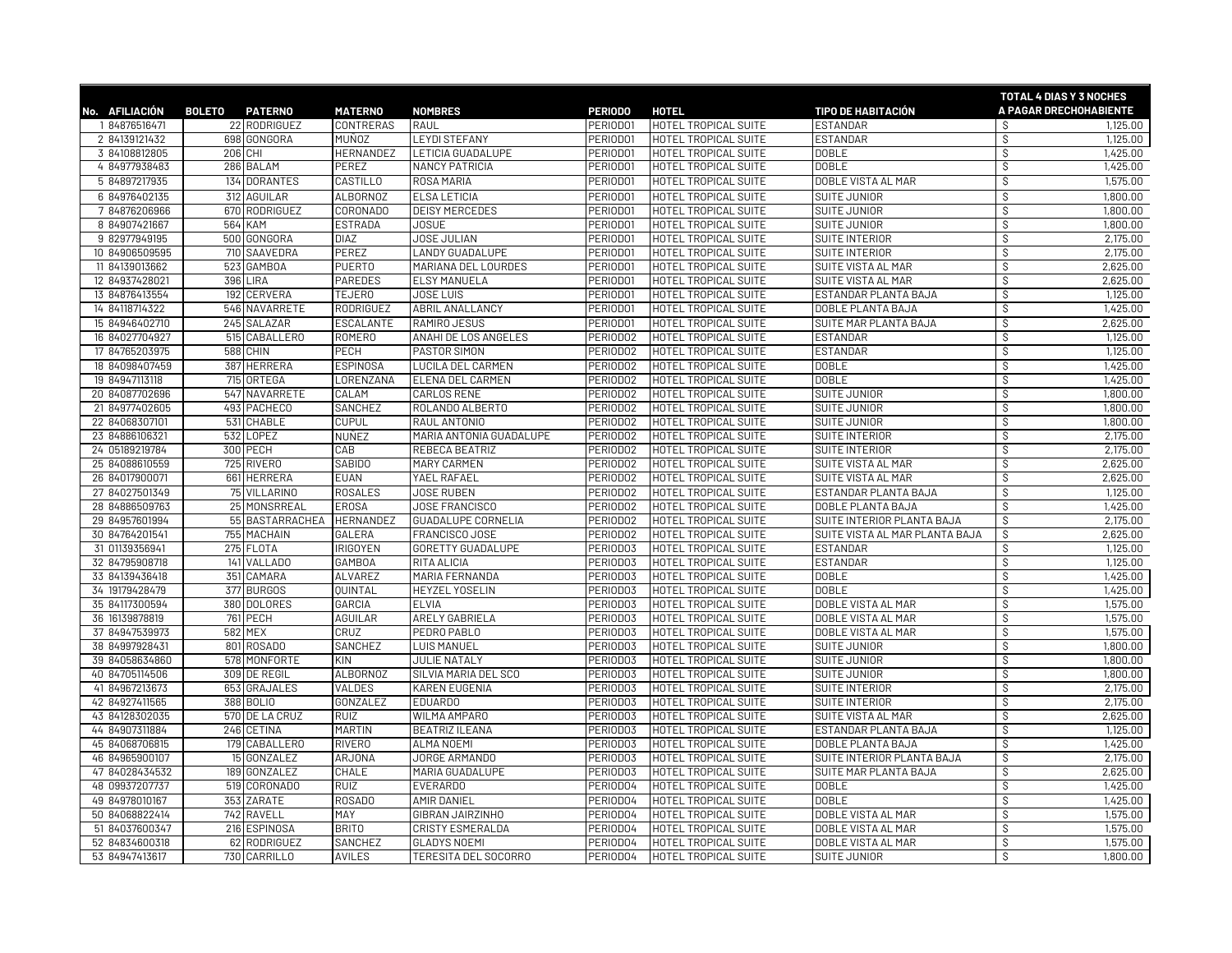| 54 84836006373  | 496 SALAZAR    | <b>VIDAL</b>      | LIZBETH ESTHER GUADALUPE     | PERIOD04 | HOTEL TROPICAL SUITE | SUITE JUNIOR                 | \$            | 1,800.00 |
|-----------------|----------------|-------------------|------------------------------|----------|----------------------|------------------------------|---------------|----------|
| 55 84896513268  | 682 CERVANTES  | CHACON            | ENRIQUE ALBERTO              | PERIOD04 | HOTEL TROPICAL SUITE | SUITE JUNIOR                 | $\mathcal{S}$ | 1,800.00 |
| 56 96017502244  | 706 PATIÑO     | <b>TAPIA</b>      | <b>ENRIOUE</b>               | PERIODO4 | HOTEL TROPICAL SUITE | SUITE INTERIOR               | Ŝ             | 2,175.00 |
| 57 84907321099  | 613 MARTIN     | <b>FLORES</b>     | <b>LENY MARLENI</b>          | PERIOD04 | HOTEL TROPICAL SUITE | SUITE VISTA AL MAR           | \$            | 2,625.00 |
| 58 84947400234  | 762 AGUILAR    | <b>ARJONA</b>     | SOFIA CATALINA               | PERIOD04 | HOTEL TROPICAL SUITE | SUITE VISTA AL MAR           | Ŝ             | 2,625.00 |
| 59 84765405174  | 728 PERERA     | GONZALEZ          | SOCORRO DEL ROSARIO          | PERIODO4 | HOTEL TROPICAL SUITE | <b>SUITE MAR PLANTA BAJA</b> | Ŝ             | 2,625.00 |
| 60 02189086917  | 508 CELIS      | ARJONA            | <b>HECTOR ENRIQUE</b>        | PERIODO5 | HOTEL TROPICAL SUITE | <b>ESTANDAR</b>              | \$            | 1,125.00 |
| 61 84056901543  | 489 GUTIERREZ  | <b>BRACAMONTE</b> | <b>GABRIELA</b>              | PERIOD05 | HOTEL TROPICAL SUITE | <b>ESTANDAR</b>              | Ş             | 1,125.00 |
| 62 84017706023  | 791 TUN        | <b>QUINTAL</b>    | <b>NEIDY PATRICIA</b>        | PERIOD05 | HOTEL TROPICAL SUITE | <b>DOBLE</b>                 | $\mathcal{S}$ | 1,425.00 |
| 63 84947411587  | 668 CHAN       | <b>COUOH</b>      | <b>WILBERT BENTURA</b>       | PERIODO5 | HOTEL TROPICAL SUITE | <b>DOBLE</b>                 | $\mathcal{S}$ | 1,425.00 |
| 64 84856704071  | 711 DORANTES   | RODRIGUEZ         | CESAR AUGUSTO                | PERIOD05 | HOTEL TROPICAL SUITE | DOBLE VISTA AL MAR           | \$            | 1,575.00 |
| 65 09078209781  | 675 BURGOS     | <b>ADRIAN</b>     | FELIPE DE JESUS              | PERIODO5 | HOTEL TROPICAL SUITE | DOBLE VISTA AL MAR           | Ŝ             | 1,575.00 |
| 66 84987613787  | 478 DORTA      | <b>ESCOFFIE</b>   | PERLA CELESTINA              | PERIODO5 | HOTEL TROPICAL SUITE | DOBLE VISTA AL MAR           | \$            | 1,575.00 |
| 67 84886206675  | 320 GONGORA    | CRUZ              | <b>JUAN CARLOS</b>           | PERIODO5 | HOTEL TROPICAL SUITE | <b>SUITE JUNIOR</b>          | $\mathcal{S}$ | 1,800.00 |
| 68 84856002377  | 587 DE LA CRUZ | <b>BURGOS</b>     | MARIO MANUEL                 | PERIOD05 | HOTEL TROPICAL SUITE | SUITE JUNIOR                 | \$            | 1,800.00 |
| 69 84966803128  | 382 ESPINOSA   | <b>BRITO</b>      | <b>FELIPE ANGELES</b>        | PERIODO5 | HOTEL TROPICAL SUITE | SUITE JUNIOR                 | \$            | 1,800.00 |
| 70 84947421511  | 411 COBA       | CANUL             | <b>GENNY ROSA</b>            | PERIODO5 | HOTEL TROPICAL SUITE | SUITE INTERIOR               | $\mathcal{S}$ | 2,175.00 |
| 71 84917226007  | 714<br>ROSADO  | CARDEÑA           | MAGALY PATRICIA              | PERIOD05 | HOTEL TROPICAL SUITE | SUITE INTERIOR               | Ŝ             | 2,175.00 |
| 72 84957111465  | 610 SAENZ      | PEREZ             | ANA ROSA                     | PERIODO5 | HOTEL TROPICAL SUITE | SUITE VISTA AL MAR           | S,            | 2,625.00 |
| 73 84098103280  | 41 MARTINEZ    | <b>MATOS</b>      | <b>IVONNE ROXANA</b>         | PERIODO5 | HOTEL TROPICAL SUITE | SUITE VISTA AL MAR           | $\mathcal{S}$ | 2,625.00 |
| 74 84028103376  | 164 BURGOS     | <b>CHI</b>        | YULIANA ARACELLY             | PERIODO5 | HOTEL TROPICAL SUITE | ESTANDAR PLANTA BAJA         | $\mathcal{S}$ | 1,125.00 |
| 75 84098100633  | 29 GUZMAN      | CETINA            | MARIA JESUS                  | PERIOD05 | HOTEL TROPICAL SUITE | DOBLE PLANTA BAJA            | \$            | 1,425.00 |
| 76 84988031336  | 207 CANTO      | <b>BUSTOS</b>     | ANA BERTHA                   | PERIODO5 | HOTEL TROPICAL SUITE | SUITE INTERIOR PLANTA BAJA   | \$            | 2,175.00 |
| 77 18169286491  | 796 CONTRERAS  | <b>EVIA</b>       | MARIFLOR DEL CARMEN          | PERIODO6 | HOTEL TROPICAL SUITE | <b>ESTANDAR</b>              | \$            | 1,125.00 |
| 78 18149127682  | 157 CANUL      | <b>FLORES</b>     | NUBY ALEJANDRA               | PERIODO6 | HOTEL TROPICAL SUITE | <b>ESTANDAR</b>              | Ŝ             | 1,125.00 |
| 79 84967402730  | 129 MENESES    | CHAVEZ            | JUANA DEL ROSARIO            | PERIODO6 | HOTEL TROPICAL SUITE | <b>DOBLE</b>                 | Ŝ             | 1,425.00 |
| 80 84725305092  | 176 PACHECO    | <b>PEREZ</b>      | <b>LOURDES MAGALY</b>        | PERIODO6 | HOTEL TROPICAL SUITE | <b>DOBLE</b>                 | \$            | 1,425.00 |
| 81 72017601005  | 792 BARRERA    | <b>BARRERA</b>    | <b>JUAN CARLOS</b>           | PERIODO6 | HOTEL TROPICAL SUITE | DOBLE VISTA AL MAR           | $\mathcal{S}$ | 1,575.00 |
| 82 84957734951  | 81 SOLIS       | <b>FLORES</b>     | ILEANA MARICELA              | PERIODO6 | HOTEL TROPICAL SUITE | DOBLE VISTA AL MAR           | Ŝ             | 1,575.00 |
| 83 82997200751  | 683 QUEZADA    | <b>DOMINGUEZ</b>  | CLAUDIA FABIOLA              | PERIODO6 | HOTEL TROPICAL SUITE | DOBLE VISTA AL MAR           | \$            | 1,575.00 |
| 84 84816219871  | 689 WITZ       | <b>HERRERA</b>    | <b>WILBERT ERNESTO</b>       | PERIODO6 | HOTEL TROPICAL SUITE | <b>SUITE JUNIOR</b>          | $\mathcal{S}$ | 1,800.00 |
| 85 84917515839  | 495 SOBERANIS  | <b>PALMERO</b>    | LEYDI MARGARITA              | PERIODO6 | HOTEL TROPICAL SUITE | SUITE JUNIOR                 | $\mathcal{S}$ | 1,800.00 |
| 86 05169245387  | 748 PECH       | <b>MIZ</b>        | <b>MERCY DALILA</b>          | PERIODO6 | HOTEL TROPICAL SUITE | <b>SUITE JUNIOR</b>          | ऽ             | 1,800.00 |
| 87 84058639141  | 803 DIEGO      | <b>SANTIAGO</b>   | YULY ANAI                    | PERIODO6 | HOTEL TROPICAL SUITE | SUITE INTERIOR               | Ŝ             | 2,175.00 |
| 88 84977302532  | 305 CELIS      | PERERA            | MARIA ESTHER DEL S           | PERIODO6 | HOTEL TROPICAL SUITE | <b>SUITE INTERIOR</b>        | $\mathcal{S}$ | 2,175.00 |
| 89 08168966565  | 469 LOPE       | <b>SAURI</b>      | <b>WILLIAM JESUS</b>         | PERIODO6 | HOTEL TROPICAL SUITE | SUITE VISTA AL MAR           | Ŝ             | 2,625.00 |
| 90 84937215600  | 573 RODRIGUEZ  | <b>ZURITA</b>     | <b>FABIOLA</b>               | PERIODO6 | HOTEL TROPICAL SUITE | SUITE VISTA AL MAR           | Ŝ             | 2,625.00 |
| 91 84027202815  | 96 BATES       | POOL              | GILBERTO BERNARDINO          | PERIODO6 | HOTEL TROPICAL SUITE | SUITE MAR PLANTA BAJA        | \$            | 2,625.00 |
| 92 84876106356  | $21$ ZI        | <b>CHIM</b>       | SILVIA MARIA DEL CARMEN      | PERIOD07 | HOTEL TROPICAL SUITE | <b>ESTANDAR</b>              | $\mathcal{S}$ | 1,125.00 |
| 93 18179506904  | 502 MEDINA     | <b>MAY</b>        | PEDRO AMAURY                 | PERIOD07 | HOTEL TROPICAL SUITE | <b>ESTANDAR</b>              | Ŝ             | 1,125.00 |
| 94 84814300582  | 229 ESPINOSA   | Y CARRILLO        | <b>FELIPE ANGELES</b>        | PERIOD07 | HOTEL TROPICAL SUITE | <b>DOBLE</b>                 | \$            | 1,425.00 |
| 95 84927417539  | 139 BERNAL     | <b>GASOUE</b>     | <b>GABRIELA</b>              | PERIOD07 | HOTEL TROPICAL SUITE | <b>DOBLE</b>                 | Ŝ             | 1,425.00 |
| 96 84007911666  | 289 BAAS       | VILLANUEVA        | LAURA MILENA                 | PERIOD07 | HOTEL TROPICAL SUITE | DOBLE VISTA AL MAR           | \$            | 1,575.00 |
| 97 84118101256  | 37 FLORES      | <b>RODRIGUEZ</b>  | JOSE ALBERTO                 | PERIOD07 | HOTEL TROPICAL SUITE | DOBLE VISTA AL MAR           | Ŝ             | 1,575.00 |
| 98 84038300657  | 196 RODRIGUEZ  | SALAZAR           | VALERIA GUADALUPE            | PERIOD07 | HOTEL TROPICAL SUITE | DOBLE VISTA AL MAR           | \$            | 1,575.00 |
| 99 84058412937  | 738 OY         | <b>CABALLERO</b>  | <b>CARLOS RAUL</b>           | PERIOD07 | HOTEL TROPICAL SUITE | <b>SUITE JUNIOR</b>          | \$            | 1,800.00 |
| 100 92017817534 | 827 SANCHEZ    | <b>ECHEVERRIA</b> | JANELLY JERUSALEM            | PERIOD07 | HOTEL TROPICAL SUITE | <b>SUITE JUNIOR</b>          | Ŝ             | 1,800.00 |
| 101 03169308602 | 637 PECH       | <b>ALVAREZ</b>    | PABLO MANUEL                 | PERIOD07 | HOTEL TROPICAL SUITE | <b>SUITE JUNIOR</b>          | $\mathcal{S}$ | 1,800.00 |
| 102 84047703644 | 590 CANTON     | <b>OSALDE</b>     | SANDRA LORENA                | PERIOD07 | HOTEL TROPICAL SUITE | <b>SUITE INTERIOR</b>        | Ŝ             | 2,175.00 |
| 103 84936501026 | 484 MARRUFO    | PECH              | JOSE FULGENCIO               | PERIOD07 | HOTEL TROPICAL SUITE | SUITE INTERIOR               | \$            | 2,175.00 |
| 104 84017505052 | 306 ARANA      | <b>GAMBOA</b>     | <b>JORGE CARLOS</b>          | PERIOD07 | HOTEL TROPICAL SUITE | SUITE VISTA AL MAR           | Ŝ             | 2,625.00 |
| 105 84946603556 | 752 CHAN       | CHALE             | MARIA INES                   | PERIOD07 | HOTEL TROPICAL SUITE | <b>SUITE VISTA AL MAR</b>    | $\mathcal{S}$ | 2,625.00 |
| 106 84986904369 | 195 RODRIGUEZ  | <b>PUC</b>        | BRAULIO HUMBERTO             | PERIOD07 | HOTEL TROPICAL SUITE | SUITE MAR PLANTA BAJA        | \$            | 2,625.00 |
| 107 84968021943 | 776 NOVELO     | <b>RUZ</b>        | ANTONIO JAVIER               | PERIODO8 | HOTEL TROPICAL SUITE | <b>ESTANDAR</b>              | Ŝ.            | 1,125,00 |
| 108 83968159919 | 460 PEÑA       | <b>MEDINA</b>     | <b>MARIA TERESA DE JESUS</b> | PERIODO8 | HOTEL TROPICAL SUITE | <b>ESTANDAR</b>              | $\mathcal{S}$ | 1,125.00 |
|                 |                |                   |                              |          |                      |                              |               |          |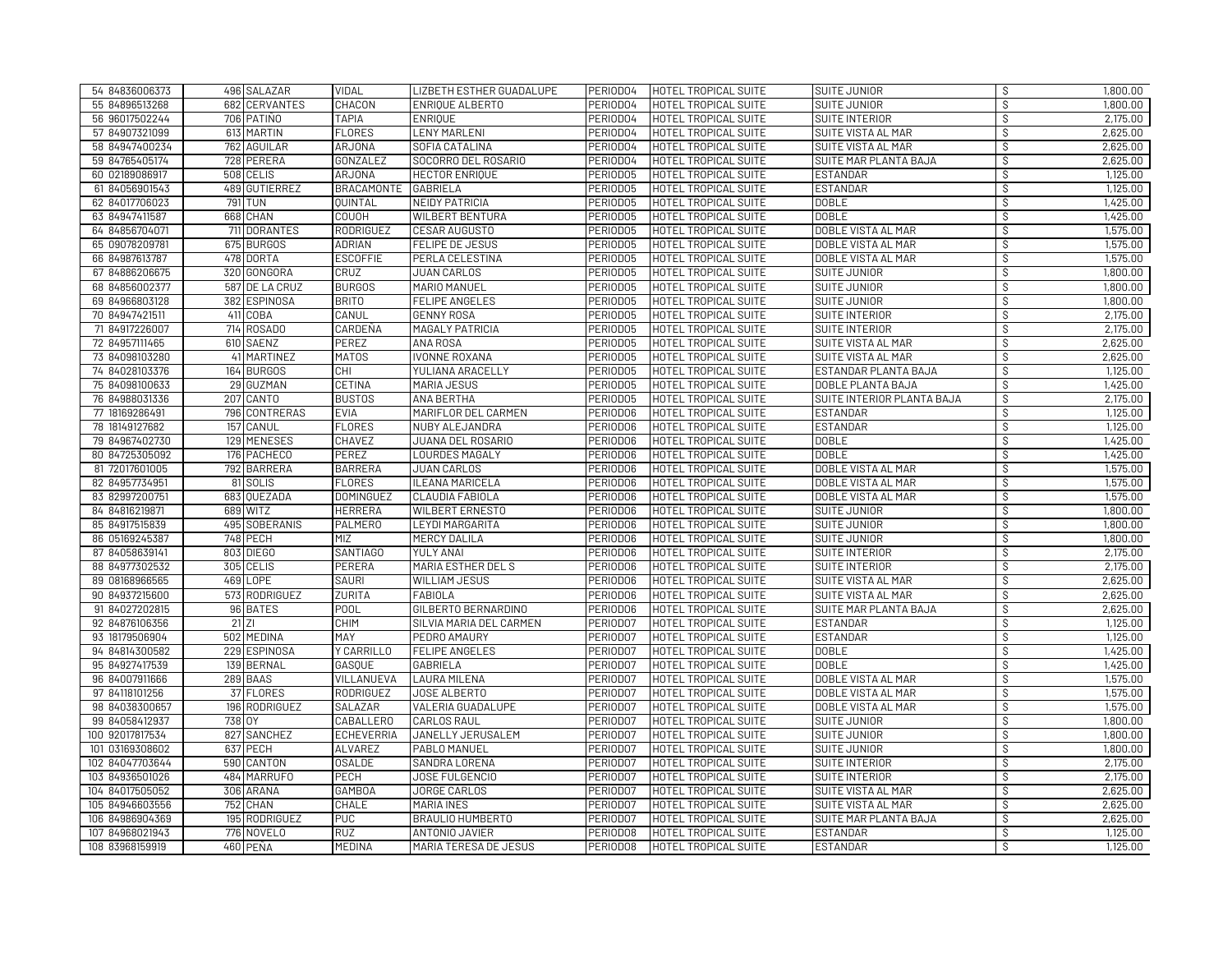| 109 84947321315 | 123 MAY         | <b>VERA</b>                        | ADDY GUADALUPE              | PERIODO8  | <b>HOTEL TROPICAL SUITE</b> | <b>DOBLE</b>               | S             | 1,425.00 |
|-----------------|-----------------|------------------------------------|-----------------------------|-----------|-----------------------------|----------------------------|---------------|----------|
| 110 84098919867 | 242 GONGORA     | <b>OJEDA</b>                       | ERIK EDUARDO                | PERIODO8  | HOTEL TROPICAL SUITE        | <b>DOBLE</b>               | S,            | 1,425.00 |
| 111 84099100863 | 693 VILLANUEVA  | CANTE                              | CATALINA                    | PERIODO8  | HOTEL TROPICAL SUITE        | DOBLE VISTA AL MAR         | \$            | 1,575.00 |
| 112 84947411181 | 228 PINZON      | SOMOHANO                           | DANIEL ARTURO               | PERIOD08  | HOTEL TROPICAL SUITE        | DOBLE VISTA AL MAR         | \$            | 1,575.00 |
| 113 84078520966 | 290 RUZ         | BAÑOS                              | <b>LESLY GRACIELA</b>       | PERIOD08  | HOTEL TROPICAL SUITE        | DOBLE VISTA AL MAR         | Ŝ             | 1,575.00 |
| 114 84846203226 | 589 CAUICH      | P00T                               | MARTHA IRENE                | PERIOD08  | HOTEL TROPICAL SUITE        | <b>SUITE JUNIOR</b>        | Ŝ             | 1,800.00 |
| 115 84816018125 | 751 CANCHE      | <b>BURGOS</b>                      | MAGALLY                     | PERIOD08  | HOTEL TROPICAL SUITE        | SUITE JUNIOR               | S,            | 1,800.00 |
| 116 84078817826 | 665 PARRA       | <b>MEZQUITA</b>                    | NAYELI BEATRIZ              | PERIOD08  | HOTEL TROPICAL SUITE        | SUITE JUNIOR               | Ş             | 1,800.00 |
| 117 84937301707 | 580 VAZQUEZ     | <b>MARIN</b>                       | ANA CECILIA                 | PERIODO8  | HOTEL TROPICAL SUITE        | SUITE INTERIOR             | Ŝ             | 2,175.00 |
| 118 84129328047 | <b>552 LUNA</b> | GARCIA                             | RODRIGO GOMEZ               | PERIOD08  | HOTEL TROPICAL SUITE        | SUITE INTERIOR             | $\mathcal{S}$ | 2,175.00 |
| 119 84088709120 | 522 PUC         | CARDEÑA                            | EDWIN GUSTAVO               | PERIOD08  | HOTEL TROPICAL SUITE        | SUITE VISTA AL MAR         | \$            | 2,625.00 |
| 120 84886205198 | 542 MANRIQUE    | <b>OUINTAL</b>                     | JOSE HUMBERTO               | PERIOD08  | HOTEL TROPICAL SUITE        | SUITE VISTA AL MAR         | $\mathcal{S}$ | 2,625.00 |
| 121 84128702143 | 798 MAIZA       | <b>HAU</b>                         | LIRIO GABRIELA MARCELINA    | PERIOD08  | HOTEL TROPICAL SUITE        | ESTANDAR PLANTA BAJA       | $\mathcal{S}$ | 1,125.00 |
| 122 84139219632 | 524 FLORES      | <b>HERNANDEZ</b>                   | VANESSA DEL SOCORRO         | PERIOD08  | HOTEL TROPICAL SUITE        | DOBLE PLANTA BAJA          | Ŝ             | 1,425.00 |
| 123 84875801478 | 824 MUNGUIA     | RICALDE                            | LOURDES EUGENIA DEL ROSARIO | PERIOD08  | HOTEL TROPICAL SUITE        | SUITE INTERIOR PLANTA BAJA | \$            | 2,175.00 |
| 124 84876811815 | 339 TZAB        | <b>ALCOCER</b>                     | MARIZA TRINIDAD             | PERIOD08  | HOTEL TROPICAL SUITE        | SUITE MAR PLANTA BAJA      | Ŝ             | 2,625.00 |
| 125 84058402425 | 384 ELIODORO    | <b>CEME</b>                        | ELMY GUADALUPE              | PERIODO9  | HOTEL TROPICAL SUITE        | <b>ESTANDAR</b>            | $\mathcal{S}$ | 1,125.00 |
| 126 84917128062 | 592 MONTAÑEZ    | ARANDA                             | <b>JORGE MANUEL</b>         | PERIODO9  | HOTEL TROPICAL SUITE        | <b>ESTANDAR</b>            | \$            | 1,125.00 |
| 127 10158804368 | 364 KU          | <b>FLORES</b>                      | LEYDI MAGDALENA             | PERIOD09  | HOTEL TROPICAL SUITE        | <b>DOBLE</b>               | Ş             | 1,425.00 |
| 128 84138902626 | 652 CORAL       | LIZAMA                             | MARELI GABRIELA             | PERIOD09  | HOTEL TROPICAL SUITE        | <b>DOBLE</b>               | $\mathcal{S}$ | 1,425.00 |
| 129 84139010072 | 595 CANUL       | PAT                                | MANUEL FRANCISCO            | PERIODO9  | HOTEL TROPICAL SUITE        | DOBLE VISTA AL MAR         | Ŝ             | 1,575.00 |
| 130 84047603430 | 562 UC          | <b>SUAREZ</b>                      | <b>JOSE ANSELMO</b>         | PERIOD09  | HOTEL TROPICAL SUITE        | <b>SUITE JUNIOR</b>        | \$            | 1,800.00 |
| 131 59149634251 | 822 PECH        | <b>SANTOS</b>                      | CARLOS JESUS                | PERIODO9  | HOTEL TROPICAL SUITE        | SUITE JUNIOR               | Ŝ             | 1,800.00 |
| 132 84876510607 | 539 RIVERO      | <b>CENTENO</b>                     | NEIELFI MANON DEL SOCORRO   | PERIODO9  | HOTEL TROPICAL SUITE        | <b>SUITE JUNIOR</b>        | \$            | 1,800.00 |
| 133 84097901775 | 341 MOLINA      | MENDEZ                             | CLARA NICTE                 | PERIODO9  | HOTEL TROPICAL SUITE        | SUITE VISTA AL MAR         | $\mathcal{S}$ | 2,625.00 |
| 134 84886510324 | 735 HERRERA     | <b>HERRERA</b>                     | JOSE DEL CARMEN             | PERIODO9  | HOTEL TROPICAL SUITE        | SUITE VISTA AL MAR         | S.            | 2,625.00 |
| 135 84068107436 | <b>182 TUN</b>  | MAY                                | <b>WILBERT GABRIEL</b>      | PERIODO9  | HOTEL TROPICAL SUITE        | SUITE MAR PLANTA BAJA      | \$            | 2,625.00 |
| 136 84876406194 | 153 SOLIS       | VILLANUEVA                         | <b>JOSE LUIS</b>            | PERIODO10 | HOTEL TROPICAL SUITE        | <b>ESTANDAR</b>            | Ŝ             | 1,125.00 |
| 137 84937011124 | 181             | <b>BUSTAMANTE</b><br><b>BURGOS</b> | <b>JOSE LUIS</b>            | PERIOD010 | HOTEL TROPICAL SUITE        | <b>ESTANDAR</b>            | Ŝ             | 1,125.00 |
| 138 84927005698 | 167 LEODEGARIA  | LLANES                             | CARIME                      | PERIODO10 | HOTEL TROPICAL SUITE        | <b>DOBLE</b>               | S,            | 1,425.00 |
| 139 84846104895 | 360 PEREZ       | <b>VILLACIS</b>                    | ROMAN MARCELINO             | PERIODO10 | HOTEL TROPICAL SUITE        | <b>DOBLE</b>               | $\mathcal{S}$ | 1,425.00 |
| 140 84109024798 | 703 TUN         | <b>ROBLES</b>                      | GRISELDA GEOVANY            | PERIOD010 | HOTEL TROPICAL SUITE        | DOBLE VISTA AL MAR         | $\mathcal{S}$ | 1,575.00 |
| 141 84057701702 | 455 MAY         | VARGUEZ                            | ALEJANDRO AUGUSTO           | PERIODO10 | <b>HOTEL TROPICAL SUITE</b> | DOBLE VISTA AL MAR         | \$            | 1,575.00 |
| 142 84038308916 | 313 BARRANCOS   | <b>BARROSO</b>                     | <b>JESUS MANUEL</b>         | PERIODO10 | HOTEL TROPICAL SUITE        | DOBLE VISTA AL MAR         | \$            | 1,575.00 |
| 143 82058529924 | 391 LOPEZ       | <b>DIAZ</b>                        | <b>CHRISTIAN AARON</b>      | PERIODO10 | HOTEL TROPICAL SUITE        | <b>SUITE JUNIOR</b>        | \$            | 1,800.00 |
| 144 84897037697 | 757 CHAN        | CHALE                              | <b>LANDY DEL SOCORRO</b>    | PERIOD010 | HOTEL TROPICAL SUITE        | <b>SUITE JUNIOR</b>        | Ŝ             | 1,800.00 |
| 145 84058518188 | 470 GONZALEZ    | AGUILAR                            | ROSALVA DE LA CRUZ          | PERIODO10 | HOTEL TROPICAL SUITE        | <b>SUITE JUNIOR</b>        | Ŝ             | 1,800.00 |
| 146 84917305157 | 425 ALVAREZ     | CAUICH                             | MARIA DE LOS ANGELES        | PERIODO10 | HOTEL TROPICAL SUITE        | SUITE INTERIOR             | \$            | 2,175.00 |
| 147 84139013134 | 504 CAAMAL      | <b>AGUILAR</b>                     | YANI ARELY                  | PERIOD010 | HOTEL TROPICAL SUITE        | SUITE INTERIOR             | Ŝ             | 2,175.00 |
| 148 84927016091 | 481 ANGULO      | <b>VAZQUEZ</b>                     | VIRGINIA ROSALIA            | PERIODO10 | HOTEL TROPICAL SUITE        | SUITE VISTA AL MAR         | S,            | 2,625.00 |
| 149 84119002198 | 406 PENICHE     | VARGAS                             | ADRIANA GUADALUPE           | PERIODO10 | HOTEL TROPICAL SUITE        | SUITE VISTA AL MAR         | \$            | 2,625.00 |
| 150 84806106831 | 526 HERNANDEZ   | MAY                                | MIRIAM DEL SOCORRO          | PERIODO10 | HOTEL TROPICAL SUITE        | ESTANDAR PLANTA BAJA       | $\mathcal{S}$ | 1,125.00 |
| 151 84977915846 | 773 HIDALGO     | LAYNES                             | <b>MARTHA</b>               | PERIODO10 | HOTEL TROPICAL SUITE        | DOBLE PLANTA BAJA          | \$            | 1,425.00 |
| 152 51078301929 | 10 CENTENO      | <b>HERNANDEZ</b>                   | ALEJANDRO VLANDIMIR         | PERIOD010 | HOTEL TROPICAL SUITE        | SUITE INTERIOR PLANTA BAJA | Ŝ             | 2,175.00 |
| 153 84814100685 | 561 CETINA      | <b>MARIN</b>                       | JOSE SANTOS                 | PERIOD011 | HOTEL TROPICAL SUITE        | <b>DOBLE</b>               | \$            | 1,425.00 |
| 154 84078621715 | 585 ESTRELLA    | <b>TZEL</b>                        | GLORIA GUADALUPE            | PERIODO11 | HOTEL TROPICAL SUITE        | <b>DOBLE</b>               | $\mathcal{S}$ | 1,425.00 |
| 155 84997806306 | 256 KIM         | <b>FLORES</b>                      | GEORGINA ELIZABETH          | PERIOD011 | HOTEL TROPICAL SUITE        | DOBLE VISTA AL MAR         | Ŝ             | 1,575.00 |
| 156 39876814862 | 647 VALENCIA    | <b>GOMEZ</b>                       | <b>ARMANDO</b>              | PERIODO11 | HOTEL TROPICAL SUITE        | DOBLE VISTA AL MAR         | Ŝ             | 1,575.00 |
| 157 84138704790 | 149 GARCIA      | MAY                                | MARIEL GUADALUPE            | PERIOD011 | HOTEL TROPICAL SUITE        | DOBLE VISTA AL MAR         | \$            | 1,575.00 |
| 158 54169615660 | 591 HUCHIM      | <b>FLORES</b>                      | ALONSO DE LA CRUZ           | PERIOD011 | HOTEL TROPICAL SUITE        | <b>SUITE JUNIOR</b>        | $\mathcal{S}$ | 1,800.00 |
| 159 84108715669 | 821 ZAVALA      | <b>TORRES</b>                      | <b>GASPAR ENRIQUE</b>       | PERIOD011 | HOTEL TROPICAL SUITE        | SUITE JUNIOR               | Ŝ             | 1,800.00 |
| 160 84118711120 | 799 TORRES      | <b>CASTILLO</b>                    | LILIAN GUADALUPE            | PERIOD011 | HOTEL TROPICAL SUITE        | SUITE JUNIOR               | \$            | 1,800.00 |
| 161 84068735384 | 635 CARRILLO    | <b>DOMINGUEZ</b>                   | ANA BEATRIZ                 | PERIOD011 | HOTEL TROPICAL SUITE        | <b>SUITE INTERIOR</b>      | Ŝ             | 2,175.00 |
| 162 84755803602 | 697 LANDON      | MUÑ0Z                              | MARIA GUADALUPE             | PERIOD011 | HOTEL TROPICAL SUITE        | SUITE INTERIOR             | \$            | 2,175.00 |
| 163 84977820699 | 188 DENIS       | CARDEÑA                            | JORGE HERNANDO              | PERIODO11 | HOTEL TROPICAL SUITE        | SUITE MAR PLANTA BAJA      | S,            | 2,625.00 |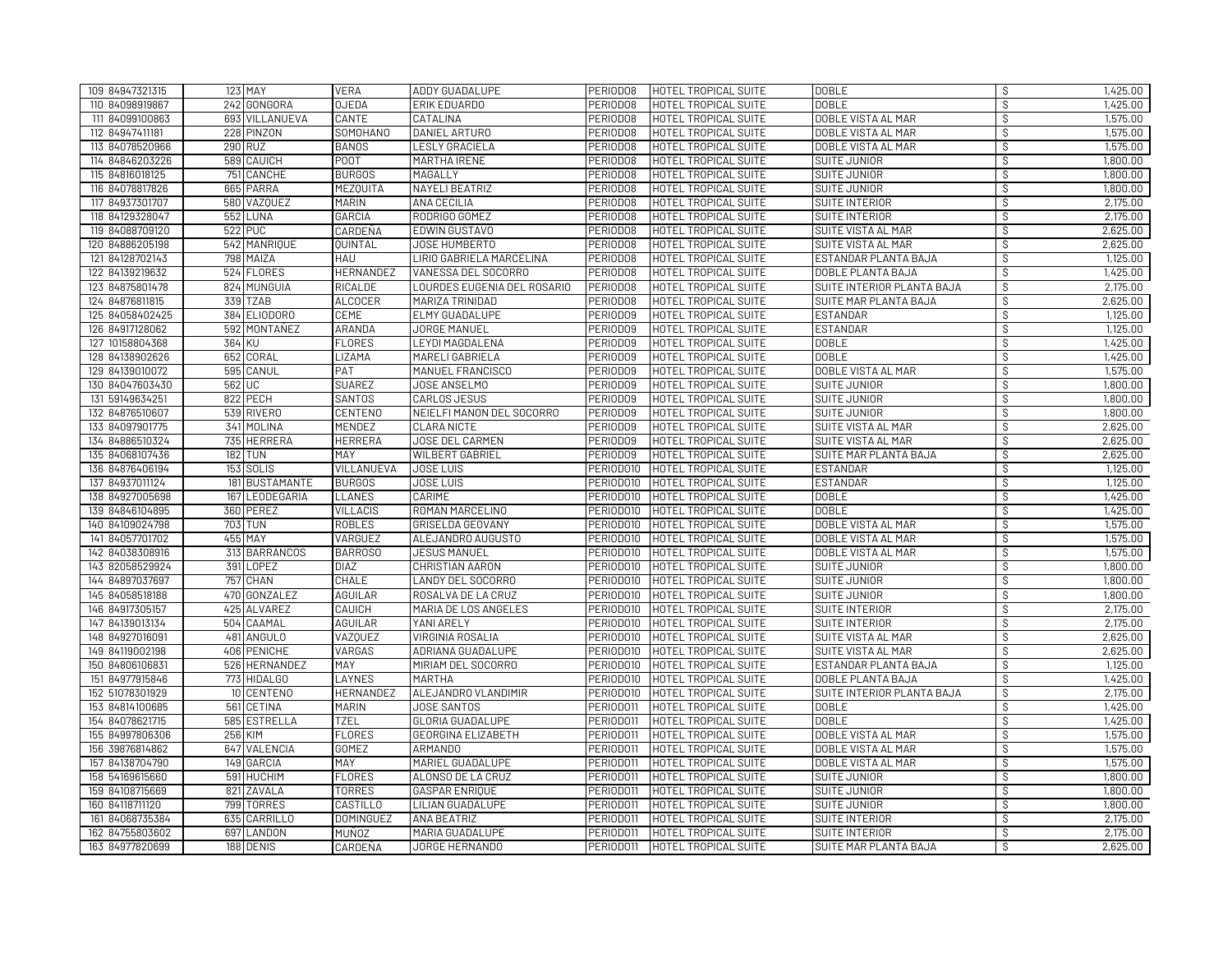| 164 40169879034 |     | 537 PUERTO     | <b>SOSA</b>      | <b>IVON ANDREA</b>           | PERIOD012 | HOTEL TROPICAL SUITE | <b>ESTANDAR</b>            | S,                       | 1,125.00 |
|-----------------|-----|----------------|------------------|------------------------------|-----------|----------------------|----------------------------|--------------------------|----------|
| 165 82887203311 |     | 226 VELAZQUEZ  | <b>HERRERA</b>   | <b>FELIX ARTURO</b>          | PERIOD012 | HOTEL TROPICAL SUITE | <b>ESTANDAR</b>            | $\mathcal{S}$            | 1,125.00 |
| 166 84957633112 |     | 544 MAY        | <b>SAURI</b>     | OMAR ALEJANDRO               | PERIODO12 | HOTEL TROPICAL SUITE | <b>DOBLE</b>               | S                        | 1,425.00 |
| 167 84896931684 |     | 402 FLORES     | MAY              | <b>JORGE RAMIRO</b>          | PERIOD012 | HOTEL TROPICAL SUITE | <b>DOBLE</b>               | S.                       | 1,425.00 |
| 168 02169235773 |     | 394 INTERIAN   | <b>ESCOBEDO</b>  | RAUL ALEJANDRO               | PERIOD012 | HOTEL TROPICAL SUITE | DOBLE VISTA AL MAR         | े                        | 1,575.00 |
| 169 84967813837 |     | 614 PEREZ      | <b>RAYGOSA</b>   | LEIDI GUADALUPE              | PERIOD012 | HOTEL TROPICAL SUITE | DOBLE VISTA AL MAR         | $\overline{\mathcal{S}}$ | 1,575.00 |
| 170 84119301715 |     | 374 PEREZ      | <b>AZCORRA</b>   | PERLA DEL SOCORRO            | PERIOD012 | HOTEL TROPICAL SUITE | DOBLE VISTA AL MAR         | S                        | 1,575.00 |
| 171 84058637335 |     | 831 CETINA     | CANTO            | SHIRLEY RUBI                 | PERIOD012 | HOTEL TROPICAL SUITE | SUITE JUNIOR               | s,                       | 1,800.00 |
| 172 03168958803 |     | 656 VARGUEZ    | <b>ESCALANTE</b> | <b>JORGE ISMAEL</b>          | PERIOD012 | HOTEL TROPICAL SUITE | <b>SUITE JUNIOR</b>        | S                        | 1,800.00 |
| 173 84987618513 |     | 475 PATRON     | CAAMAL           | MARIA EUGENIA                | PERIOD012 | HOTEL TROPICAL SUITE | <b>SUITE JUNIOR</b>        | $\mathcal{S}$            | 1,800.00 |
| 174 84089013753 |     | 660 UTRERA     | <b>PRIETO</b>    | KAREN DEL ROCIO              | PERIOD012 | HOTEL TROPICAL SUITE | SUITE INTERIOR             | $\mathcal{S}$            | 2,175.00 |
| 175 84876518873 | 584 | <b>JIMENEZ</b> | <b>PAREDES</b>   | <b>JULIO CESAR</b>           | PERIOD012 | HOTEL TROPICAL SUITE | <b>SUITE INTERIOR</b>      | S                        | 2,175,00 |
| 176 05148844805 |     | 615 FERNANDEZ  | CARRILLO         | <b>JOSE ANTONIO</b>          | PERIOD012 | HOTEL TROPICAL SUITE | SUITE VISTA AL MAR         | $\mathcal{S}$            | 2,625.00 |
| 177 16139893875 |     | 679 AGUILAR    | ALDANA           | <b>NAHIM ALEXIS</b>          | PERIOD012 | HOTEL TROPICAL SUITE | SUITE VISTA AL MAR         | ऽ                        | 2,625.00 |
| 178 84897221861 |     | 186 XOOL       | QUIÑONES         | GABRIELA LEONOR              | PERIOD012 | HOTEL TROPICAL SUITE | SUITE INTERIOR PLANTA BAJA | S.                       | 2,175.00 |
| 179 84128605759 |     | 308 PECH       | HERNANDEZ        | MARIANA GUADALUPE            | PERIOD012 | HOTEL TROPICAL SUITE | SUITE MAR PLANTA BAJA      | $\mathcal{S}$            | 2,625.00 |
| 180 84887035115 |     | 274 CARRILLO   | MENDEZ           | <b>RUBY DE LOS ANGELES</b>   | PERIOD013 | HOTEL TROPICAL SUITE | <b>DOBLE</b>               | े                        | 1,425.00 |
| 181 84764501502 |     | 178 HERNANDEZ  | HERRERA          | GRACIELA                     | PERIOD013 | HOTEL TROPICAL SUITE | <b>DOBLE</b>               | \$                       | 1,425.00 |
| 182 84028418923 |     | 118 SOSA       | VALENCIA         | <b>GABRIEL ISMAEL</b>        | PERIOD013 | HOTEL TROPICAL SUITE | DOBLE VISTA AL MAR         | s,                       | 1,575.00 |
| 183 84117200513 |     | 78 FERRAL      | PIÑA             | MARIA DE LOS ANGELES         | PERIOD013 | HOTEL TROPICAL SUITE | DOBLE VISTA AL MAR         | S                        | 1,575.00 |
| 184 84896820598 |     | 261 ESPINOLA   | <b>GOMEZ</b>     | DARLING JEANINE              | PERIOD013 | HOTEL TROPICAL SUITE | DOBLE VISTA AL MAR         | $\mathcal{S}$            | 1,575.00 |
| 185 84119221616 |     | 575 MAY        | <b>ESPINOZA</b>  | <b>JORGE LUIS</b>            | PERIOD013 | HOTEL TROPICAL SUITE | SUITE INTERIOR             | S,                       | 2,175.00 |
| 186 84927012892 |     | 691 UC         | <b>SUAREZ</b>    | LEYDI NOEMI                  | PERIOD013 | HOTEL TROPICAL SUITE | SUITE VISTA AL MAR         | s,                       | 2,625.00 |
| 187 84937600421 |     | 343 MIRANDA    | PEREIRA          | RITA CLAUDIA                 | PERIOD013 | HOTEL TROPICAL SUITE | SUITE VISTA AL MAR         | $\mathcal{S}$            | 2,625.00 |
| 188 02158678918 |     | 338 TUN        | <b>NAUAT</b>     | <b>FAVIO</b>                 | PERIOD014 | HOTEL TROPICAL SUITE | <b>ESTANDAR</b>            | $\mathcal{S}$            | 1,125.00 |
| 189 84977421878 |     | 677 HERRERA    | ZOZAYA           | ARISBE DE JESUS              | PERIODO14 | HOTEL TROPICAL SUITE | DOBLE VISTA AL MAR         | S                        | 1,575.00 |
| 190 84927529549 |     | 667 ALMEIDA    | HU               | SAUL                         | PERIOD014 | HOTEL TROPICAL SUITE | <b>SUITE JUNIOR</b>        | S,                       | 1,800.00 |
| 191 84927620546 |     | 596 CETZ       | <b>HAU</b>       | <b>JULIO RAFAEL</b>          | PERIOD014 | HOTEL TROPICAL SUITE | <b>SUITE JUNIOR</b>        | $\mathcal{S}$            | 1,800.00 |
| 192 84866616539 |     | 624 PACHECO    | CASARES          | MARIA EUGENIA                | PERIOD014 | HOTEL TROPICAL SUITE | SUITE JUNIOR               | $\overline{\mathcal{S}}$ | 1,800.00 |
| 193 62159675875 |     | 476 TZUC       | <b>DORANTES</b>  | YANELY JOSEFINA              | PERIOD014 | HOTEL TROPICAL SUITE | SUITE INTERIOR             | S                        | 2,175.00 |
| 194 84897031682 |     | 690 ALCOCER    | VEGA             | <b>EYDER ENRIQUE</b>         | PERIOD014 | HOTEL TROPICAL SUITE | SUITE INTERIOR             | ऽ                        | 2,175.00 |
| 195 84936304264 |     | 829 ARGUELLES  | <b>DIAZ</b>      | REYNA GELIZLE                | PERIOD014 | HOTEL TROPICAL SUITE | <b>SUITE VISTA AL MAR</b>  | S                        | 2,625.00 |
| 196 84128902040 |     | 434 CRUZ       | CARDENAS         | RENE ANDRES                  | PERIOD014 | HOTEL TROPICAL SUITE | SUITE VISTA AL MAR         | े                        | 2,625.00 |
| 197 84008136180 |     | 601 PATRON     | <b>GONZALEZ</b>  | <b>JOSE ENRIQUE ENMANUEL</b> | PERIOD014 | HOTEL TROPICAL SUITE | ESTANDAR PLANTA BAJA       | $\overline{\mathcal{S}}$ | 1,125.00 |
| 198 84118701808 |     | 23 HUCHIM      | <b>VARGUEZ</b>   | JUAN ALEJANDRO               | PERIOD014 | HOTEL TROPICAL SUITE | DOBLE PLANTA BAJA          | S                        | 1,425.00 |
| 199 84866204039 |     | 223 KU         | <b>SABIDO</b>    | MARIA DEL ROSARIO            | PERIOD014 | HOTEL TROPICAL SUITE | SUITE INTERIOR PLANTA BAJA | $\mathcal{S}$            | 2,175.00 |
| 200 84119238990 |     | 131 SANCHEZ    | MIRANDA          | DAVID EMMANUEL               | PERIOD014 | HOTEL TROPICAL SUITE | SUITE MAR PLANTA BAJA      | ऽ                        | 2,625.00 |
| 201 22139876159 |     | 397 CARRILLO   | <b>BASULTO</b>   | ADRIANA CECILIA              | PERIOD01  | HOTEL DOMANI         | ESTANDAR                   | S                        | 1,320.00 |
| 202 84108500293 |     | 106 CHI        | SANTANA          | <b>EDUAR RAUL</b>            | PERIOD01  | HOTEL DOMANI         | <b>ESTANDAR</b>            | $\mathcal{S}$            | 1,320.00 |
| 203 05139402456 |     | 846 POOL       | <b>DOMINGUEZ</b> | DIANA MARIA                  | PERIOD01  | HOTEL DOMAN          | DOBLE VISTA PISCINA        | $\mathcal{S}$            | 1,395.00 |
| 204 84866502846 |     | 239 SILVEIRA   | HERRERA          | <b>DULCE EUGENIA</b>         | PERIOD01  | HOTEL DOMAN          | SUITE INTERMEDIA           | S,                       | 1,575.00 |
| 205 84816216984 |     | 281 ESTRADA    | SANCHEZ          | GASPAR                       | PERIOD01  | HOTEL DOMANI         | SUITE INTERMEDIA           | $\mathcal{S}$            | 1,575.00 |
| 206 84956402121 |     | 832 CARDENAS   | <b>LOPEZ</b>     | <b>GLORIA BEATRIZ</b>        | PERIOD01  | HOTEL DOMAN          | SUITE INTERMEDIA           | S                        | 1,575.00 |
| 207 39007924945 |     | 720 MAY        | VERA             | <b>WILTON DEMETRIO</b>       | PERIOD01  | HOTEL DOMAN          | SUITE INTERMEDIA           | े                        | 1,575.00 |
| 208 84057603411 |     | 66 LIZAMA      | LARA             | KARINA DE LA LUZ             | PERIOD01  | HOTEL DOMAN          | SUITE VISTA AL MAR         | $\overline{\mathcal{S}}$ | 2,130.00 |
| 209 84957425899 |     | 318 ADAM       | <b>SALIAS</b>    | ROCIO GUADALUPE              | PERIOD01  | HOTEL DOMAN          | SUITE VISTA PISCINA        | S                        | 1,650.00 |
| 210 62816136857 |     | 174 VILLALOBOS | <b>GONZALEZ</b>  | ILIANA ELIZABETH             | PERIOD01  | HOTEL DOMAN          | SUITE VISTA PISCINA        | $\mathcal{S}$            | 1,650.00 |
| 211 84128403056 |     | 124 PECH       | RICALDE          | <b>JESUS DOLORES</b>         | PERIOD01  | HOTEL DOMANI         | <b>SUITE VISTA PISCINA</b> | $\overline{\mathcal{S}}$ | 1,650.00 |
| 212 84936702897 |     | 684 DE MARIA   | CARRILLO         | RICARDO FRANCISCO            | PERIOD04  | HOTEL DOMANI         | ESTANDAR VISTA PISCINA     | S                        | 1,230.00 |
| 213 84058626098 |     | 243 MORA       | <b>REYES</b>     | LUIS ALBERTO                 | PERIOD04  | HOTEL DOMAN          | DOBLE VISTA AL MAR         | $\mathcal{S}$            | 1,785.00 |
| 214 84058317706 |     | 419 ESQUIVEL   | CAMARA           | <b>MARIA JESUS</b>           | PERIOD04  | HOTEL DOMANI         | DOBLE VISTA AL MAR         | $\overline{\mathcal{S}}$ | 1,785.00 |
| 215 84906206986 |     | 138 CAB        | CASANOVA         | JOSE GUADALUPE               | PERIOD04  | HOTEL DOMANI         | DOBLE VISTA AL MAR         | S,                       | 1,785.00 |
| 216 02188641191 |     | 657 CETINA     | CETINA           | CLAUDIA ILEANA               | PERIOD04  | HOTEL DOMANI         | <b>DOBLE VISTA PISCINA</b> | $\overline{\mathcal{S}}$ | 1,395.00 |
| 217 10149457706 |     | 241 SOLIS      | QUIJANO          | VICTORIA ANGELICA            | PERIODO4  | HOTEL DOMAN          | DOBLE VISTA PISCINA        | S.                       | 1,395.00 |
| 218 84886305048 |     | 699 CANTO      | <b>GOMEZ</b>     | LOURDES MARIA DEL SOCORRO    | PERIODO4  | HOTEL DOMANI         | <b>SUITE INTERMEDIA</b>    | S                        | 1,575.00 |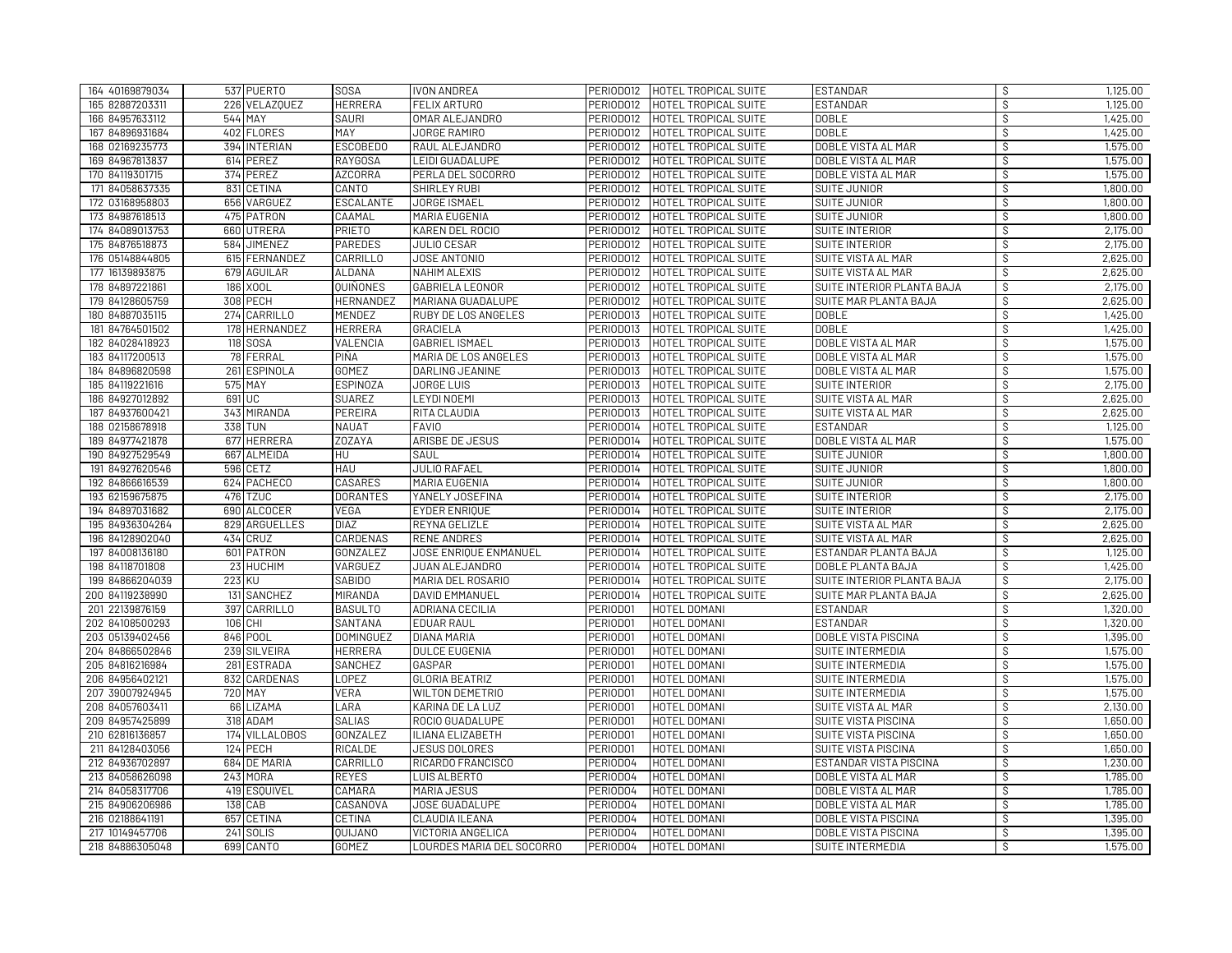| 219 84987823931 | 67 NARVAEZ     | MAY               | JOSUE ROBERTO            | PERIOD04             | HOTEL DOMANI        | SUITE INTERMEDIA              | S       | 1,575.00             |
|-----------------|----------------|-------------------|--------------------------|----------------------|---------------------|-------------------------------|---------|----------------------|
| 220 84896103953 | 355 ESQUIVEL   | GONZALEZ          | ARMIN ILDEGAR            | PERIOD04             | HOTEL DOMANI        | SUITE INTERMEDIA              | s,      | 1,575.00             |
| 221 84109022826 | <b>185 YAH</b> | TZAB              | JAHZEEL ABIGAIL          | PERIOD04             | HOTEL DOMANI        | SUITE INTERMEDIA              | s,      | 1,575.00             |
| 222 84108511167 | 734 MARTINEZ   | <b>RODRIGUEZ</b>  | <b>GEORGINA BEATRIZ</b>  | PERIOD04             | HOTEL DOMANI        | SUITE VISTA AL MAR            | s       | 2,130.00             |
| 223 84987615667 | 249 PEREZ      | CARRILLO          | MANUEL BALTAZAR          | PERIOD04             | HOTEL DOMANI        | SUITE VISTA AL MAR            | S       | 2,130.00             |
| 224 84966901583 | 125 RODRIGUEZ  | <b>MOGUEL</b>     | <b>CARMEN LUTINER</b>    | PERIOD04             | HOTEL DOMANI        | SUITE VISTA AL MAR            | S       | 2,130.00             |
| 225 84038322339 | 155 GARMA      | MAGAÑA            | HERVERTH ANTONIO         | PERIOD04             | HOTEL DOMANI        | SUITE VISTA AL MAR            | S,      | 2,130.00             |
| 226 84967603147 | 143 HEREDIA    | CEBALLOS          | MANUEL JESUS             | PERIODO4             | HOTEL DOMANI        | SUITE VISTA AL MAR            | S       | 2,130.00             |
| 227 84896406281 | 354 SOSA       | ARANDA            | <b>LETICIA MARGARITA</b> | PERIOD04             | HOTEL DOMANI        | <b>SUITE VISTA AL MAR</b>     | s       | 2,130.00             |
| 228 84917348454 | 759 RODRIGUEZ  | QUINTAL           | MARITZA LEONOR           | PERIOD04             | HOTEL DOMANI        | SUITE VISTA PISCINA           | S.      | 1,650.00             |
| 229 84795501117 | 116 VALENCIA   | <b>EVIA</b>       | <b>MANUEL JESUS</b>      | PERIOD04             | HOTEL DOMANI        | SUITE VISTA PISCINA           | S       | 1,650.00             |
| 230 84017810718 | 267 MORENO     | <b>NOVELO</b>     | <b>LANDY NOEMI</b>       | PERIOD04             | HOTEL DOMANI        | <b>SUITE VISTA PISCINA</b>    | S       | 1,650.00             |
| 231 84762900748 | 371 VIDAL      | <b>CAMEJO</b>     | <b>CERES FIDELINA</b>    | PERIOD04             | <b>HOTEL DOMANI</b> | SUITE VISTA PISCINA           | े       | 1,650.00             |
| 232 84917007373 | 507 VAZQUEZ    | CARBALLO          | REBECA YOLANDA           | PERIOD04             | HOTEL DOMANI        | ESTANDAR MAR PLANTA BAJA      | S,      | 1,785.00             |
| 233 84139433399 | 625 DE LA CRUZ | <b>DAMAS</b>      | ALEJANDRA DE LOS ANGELES | PERIODO5             | HOTEL DOMANI        | ESTANDAR VISTA PISCINA        | s,      | 1,230.00             |
| 234 84058732110 | 554 NAVARRETE  | GONZALEZ          | MARIA JOSE               | PERIOD05             | HOTEL DOMANI        | ESTANDAR                      | s,      | 1,320.00             |
| 235 84109209381 | <b>736 TUN</b> | <b>AVILA</b>      | <b>ZULLY ARIADNE</b>     | PERIODO5             | HOTEL DOMANI        | <b>ESTANDAR</b>               | s,      | 1,320.00             |
| 236 84078926874 | 426 MATA       | <b>CHUC</b>       | <b>WILBERTH JAVIER</b>   | PERIOD05             | HOTEL DOMANI        | <b>ESTANDAR</b>               | S       | 1,320.00             |
| 237 84129203968 | 4 BERMEJO      | CETZ              | JULIO DE JESUS           | PERIODO5             | HOTEL DOMANI        | <b>ESTANDAR</b>               | S       | 1,320.00             |
| 238 84825904422 | 263 RODRIGUEZ  | P <sub>0</sub> 0T | JOSE ALBERTO             | PERIODO5             | HOTEL DOMANI        | DOBLE VISTA AL MAR            | S       | 1,785.00             |
| 239 84987926759 | 586 MORALES    | RODRIGUEZ         | <b>REYES GASPAR</b>      | PERIODO5             | HOTEL DOMANI        | DOBLE VISTA AL MAR            | S       | 1,785.00             |
| 240 84037908609 | 398 MOGUEL     | <b>ALVAREZ</b>    | EDUARDO JOSE             | PERIOD05             | <b>HOTEL DOMANI</b> | DOBLE VISTA AL MAR            | s,      | 1,785.00             |
| 241 84987411356 | 193 FORTUNY    | FERNANDEZ         | ERNESTO ALBERTO          | PERIOD05             | HOTEL DOMANI        | DOBLE VISTA PISCINA           | S.      | 1,395.00             |
| 242 84967506381 | 457 AMAYA      | <b>BARRERA</b>    | <b>CLAUDIA LISSETTE</b>  | PERIODO5             | HOTEL DOMANI        | DOBLE VISTA PISCINA           | S       | 1,395.00             |
| 243 47957627269 | 310 CASTAÑEDA  | SARABIA           | EDUARD0                  | PERIODO5             | HOTEL DOMANI        | SUITE INTERMEDIA              | s,      | 1,575.00             |
| 244 84937315434 | 54 HERVER      | <b>PEREZ</b>      | <b>ANDRES</b>            | PERIODO5             | HOTEL DOMANI        | SUITE INTERMEDIA              | S       | 1,575.00             |
| 245 84866906435 | 46 ROMERO      | <b>LLANES</b>     | SANDRA DE LA LUZ         | PERIOD05             | HOTEL DOMANI        | SUITE INTERMEDIA              | s,      | 1,575.00             |
| 246 84996302380 | 838 VELAZQUEZ  | MONTEJ0           | EVELYN DEL CARMEN        | PERIOD05             | HOTEL DOMANI        | SUITE INTERMEDIA              | S,      | 1,575.00             |
| 247 84836301774 | 315 PECH       | <b>BURGOS</b>     | <b>GABRIELA</b>          | PERIOD05             | HOTEL DOMANI        | SUITE VISTA AL MAR            | S       | 2,130.00             |
| 248 84877113260 | 64 ALCOCER     | <b>LOPEZ</b>      | MAGDALENA DE LA LUZ      | PERIODO5             | <b>HOTEL DOMANI</b> | SUITE VISTA AL MAR            | s,      | 2,130.00             |
| 249 84876301668 | 518 CUEVAS     | <b>MAY</b>        | MARTIN BARTOLOME         | PERIOD05             | <b>HOTEL DOMANI</b> | <b>SUITE VISTA AL MAR</b>     | े       | 2,130.00             |
| 250 84695015275 | 841 MENDOZA    | <b>VAZQUEZ</b>    | <b>MYRNA MARIA</b>       | PERIODO5             | HOTEL DOMANI        | <b>SUITE VISTA AL MAR</b>     | S       | 2,130.00             |
| 251 84018105803 | 636 HERRERA    | PEREZ             | DAIMARU                  | PERIODO5             | HOTEL DOMANI        | SUITE VISTA AL MAR            | S       | 2,130.00             |
| 252 84957111820 | 285 RIGOYEN    | <b>OCAMPO</b>     | <b>VERONICA GORETTY</b>  | PERIODO5             | HOTEL DOMANI        | SUITE VISTA AL MAR            | S       | 2,130.00             |
| 253 84017912183 | 598 RAMIREZ    | <b>MARTINEZ</b>   | <b>GENNY DE JESUS</b>    | PERIOD05             | HOTEL DOMANI        | <b>SUITE VISTA PISCINA</b>    | Ŝ       | 1,650.00             |
| 254 84937114274 | 641 RODRIGUEZ  | SANTANA           | <b>BERTHA MATILDE</b>    | PERIOD05             | HOTEL DOMANI        | SUITE VISTA PISCINA           | s,      | 1,650.00             |
| 255 84028428005 | 466 CABRERA    | NAHUAT            | VICTOR ALEJANDRO         | PERIODO5             | HOTEL DOMANI        | SUITE VISTA PISCINA           | s       | 1,650.00             |
| 256 84036801441 | 465 REYES      | CASARES           | <b>MARIA LUISA</b>       | PERIOD05             | HOTEL DOMANI        | SUITE VISTA PISCINA           | s,      | 1,650.00             |
| 257 84856509850 | 292 MEDINA     | SANCHEZ           | ANA MARIA DE LA CRUZ     | PERIOD05             | HOTEL DOMANI        | ESTANDAR MAR PLANTA BAJA      | s,      | 1,785.00             |
| 258 84965401122 | 718 TERRATS    | <b>GUILLERMO</b>  | <b>RUBEN ANGEL</b>       | PERIODO6             | HOTEL DOMANI        | ESTANDAR VISTA PISCINA        | s       | 1,230.00             |
| 259 82896953062 | 428 AVILES     | ARCE <sub>0</sub> | <b>ZULMA ANTONIA</b>     | PERIODO6             | HOTEL DOMANI        | DOBLE VISTA AL MAR            | s,      | 1,785.00             |
| 260 27169339481 | 438 AKE        | <b>LOPEZ</b>      | XAIL                     | PERIODO6             | HOTEL DOMANI        | DOBLE VISTA AL MAR            | s       | 1,785.00             |
| 261 84038207159 | 97 PEREIRA     | VILLANUEVA        | MARIA DEL LOURDES        | PERIODO6             | HOTEL DOMANI        | DOBLE VISTA AL MAR            | S.      | 1,785.00             |
|                 | 231 BASTO      | <b>VARGUEZ</b>    | <b>ANDREA BEATRIZ</b>    |                      | HOTEL DOMANI        |                               |         |                      |
| 262 84138905645 |                |                   | ANDREA                   | PERIODO6<br>PERIODO6 | HOTEL DOMANI        | DOBLE VISTA PISCINA           | s,<br>s | 1,395.00<br>1,395.00 |
| 263 84129107821 | 804 ESPINOSA   | CERVERA           |                          |                      |                     | <b>DOBLE VISTA PISCINA</b>    |         |                      |
| 264 84876209028 | 362 RAMOS      | ΖΑΡΑΤΑ            | VICTOR MANUEL DE ATOCHA  | PERIODO6             | HOTEL DOMANI        | SUITE INTERMEDIA              | Ŝ       | 1,575.00             |
| 265 84926403712 | 820 NIETO      | <b>HERRERA</b>    | <b>LUZ MARIA</b>         | PERIODO6             | HOTEL DOMANI        | SUITE INTERMEDIA              | s,      | 1,575.00             |
| 266 84068304025 | 420 REYES      | <b>MENDOZA</b>    | NINIVE MARILU            | PERIODO6             | HOTEL DOMANI        | SUITE INTERMEDIA              | S       | 1,575.00             |
| 267 84088823137 | 372 AGUILAR    | <b>QUINTAL</b>    | ALVARO FELIPE            | PERIODO6             | HOTEL DOMANI        | SUITE INTERMEDIA              | s,      | 1,575.00             |
| 268 84907229300 | 732 CETINA     | GARCIA            | CARMEN DEL SOCORRO       | PERIODO6             | HOTEL DOMANI        | SUITE INTERMEDIA VISTA AL MAR | s,      | 2,130.00             |
| 269 84978024325 | 634 POLANCO    | CARRILLO          | <b>NIDELVIA</b>          | PERIODO6             | HOTEL DOMANI        | SUITE INTERMEDIA VISTA AL MAR | े       | 2,130.00             |
| 270 84048426757 | 787 PEREZ      | <b>GODOY</b>      | MARCO ANTONIO            | PERIODO6             | HOTEL DOMANI        | SUITE INTERMEDIA VISTA AL MAR | S.      | 2,130.00             |
| 271 84098508975 | 8 BURGOS       | GONZALEZ          | <b>CINDY MAYANIN</b>     | PERIODO6             | HOTEL DOMANI        | SUITE INTERMEDIA VISTA AL MAR | s,      | 2,130.00             |
| 272 84967900576 | 189 PEREZ      | <b>GODOY</b>      | SERGIO ARTURO            | PERIODO6             | HOTEL DOMANI        | SUITE INTERMEDIA VISTA AL MAR | S       | 2,130.00             |
| 273 84977808611 | 5 MEZETA       | <b>TZAB</b>       | <b>JESUS ENRIQUE</b>     | PERIODO6             | HOTEL DOMANI        | SUITE INTERMEDIA VISTA AL MAR | S       | 2,130.00             |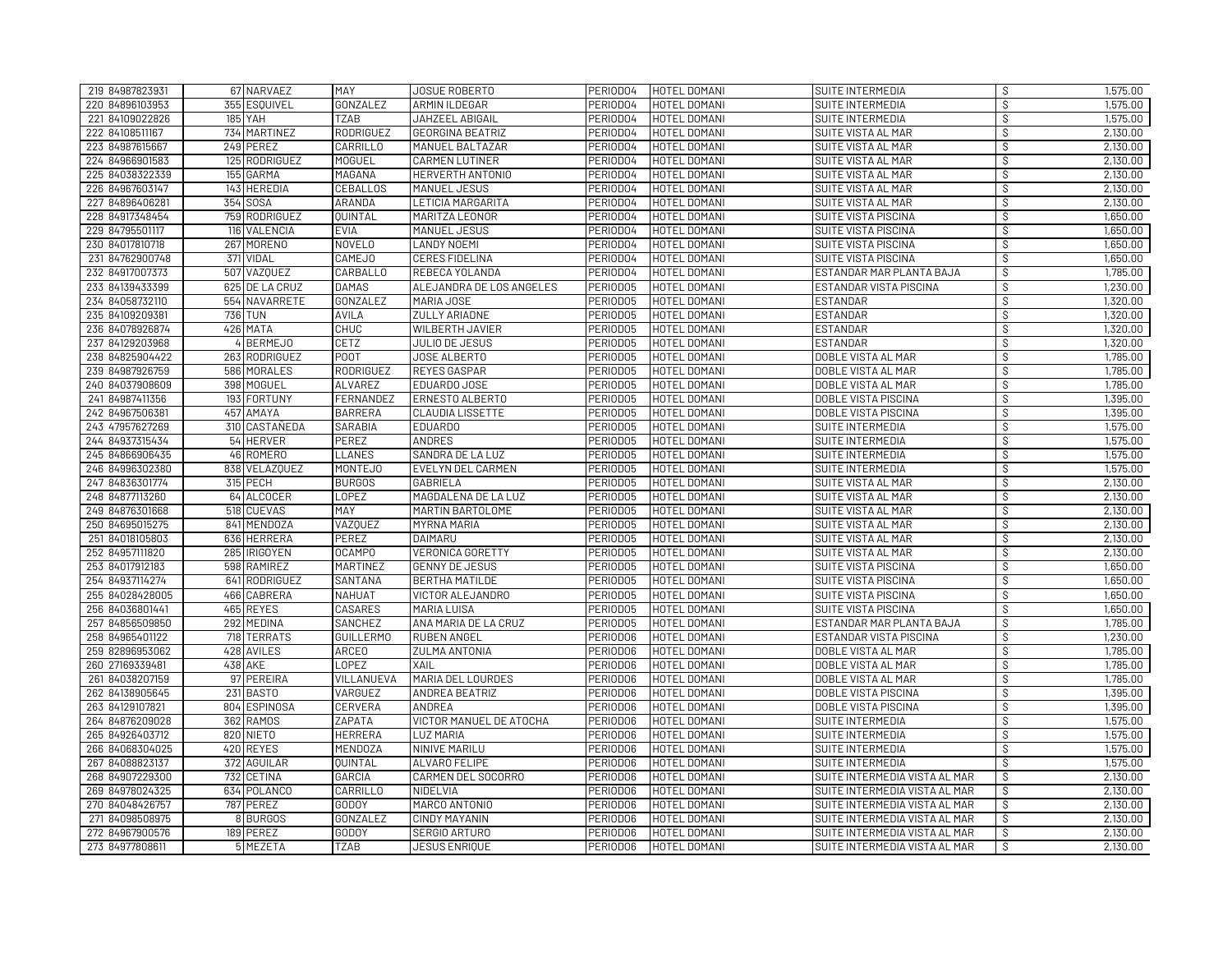| 274 84876302930 | 9 GONZALEZ     | <b>MURILLO</b>    | DORA MAYANIN               | PERIODO6  | HOTEL DOMANI             | <b>SUITE VISTA PISCINA</b>  | S       | 1,650.00             |
|-----------------|----------------|-------------------|----------------------------|-----------|--------------------------|-----------------------------|---------|----------------------|
| 275 84057903985 | 142 TORRES     | MAY               | <b>IMELDA DAMARIS</b>      | PERIODO6  | HOTEL DOMANI             | <b>SUITE VISTA PISCINA</b>  | s,      | 1,650.00             |
| 276 84058416169 | 813 BLANCO     | <b>AMARO</b>      | PERLA GUADALUPE            | PERIODO6  | HOTEL DOMANI             | SUITE VISTA PISCINA         | s,      | 1,650.00             |
| 277 84017911680 | 525 REYES      | <b>PINZON</b>     | JUAN MANUEL                | PERIODO6  | HOTEL DOMANI             | SUITE VISTA PISCINA         | ंड      | 1,650.00             |
| 278 05168945037 | 769 PERERA     | <b>SULUB</b>      | DANNY JOSUE                | PERIOD07  | HOTEL DOMANI             | ESTANDAR VISTA PISCINA      | S       | 1,230.00             |
| 279 84048420420 | 112 ARAGON     | <b>TORRES</b>     | ELDA ANGELICA              | PERIOD07  | HOTEL DOMANI             | DOBLE VISTA AL MAR          | S       | 1,785.00             |
| 280 82967212190 | 729 QUIJADA    | <b>BOJORQUEZ</b>  | JUAN ALBERTO               | PERIOD07  | HOTEL DOMANI             | DOBLE VISTA AL MAR          | S,      | 1,785.00             |
| 281 84917018057 | 702 OCAMPO     | SALAZAR           | <b>MARTHA PATRICIA</b>     | PERIODO7  | HOTEL DOMANI             | DOBLE VISTA AL MAR          | S       | 1,785.00             |
| 282 84836104798 | 483 AGUILAR    | FERNANDEZ         | <b>NANCY MERCEDES</b>      | PERIOD07  | HOTEL DOMANI             | <b>DOBLE VISTA PISCINA</b>  | s       | 1,395.00             |
| 283 08148838215 | 565 SANCHEZ    | <b>RIVERO</b>     | LILIANA PAULINA            | PERIOD07  | HOTEL DOMANI             | DOBLE VISTA PISCINA         | S       | 1,395.00             |
| 284 02178702581 | 719 GONZALEZ   | <b>CHI</b>        | <b>ELVIA YANELLI</b>       | PERIODO7  | HOTEL DOMANI             | <b>SUITE INTERMEDIA</b>     | s,      | 1,575.00             |
| 285 84138913086 | 663 ECHEVERRIA | <b>CAMPOS</b>     | <b>ELSY MARIBEL</b>        | PERIOD07  | HOTEL DOMANI             | SUITE INTERMEDIA            | s,      | 1,575.00             |
| 286 84048000941 | 43 PACHECO     | <b>LIZAMA</b>     | FABIOLA IVON               | PERIOD07  | <b>HOTEL DOMANI</b>      | SUITE INTERMEDIA            | े       | 1,575.00             |
| 287 84947614420 | 169 SOLIS      | <b>MIS</b>        | <b>KATIA SELENE</b>        | PERIOD07  | HOTEL DOMANI             | SUITE INTERMEDIA            | S,      | 1,575.00             |
| 288 84037602111 | 271 OUIJANO    | <b>DOMINGUEZ</b>  | <b>MANUEL JESUS</b>        | PERIOD07  | HOTEL DOMANI             | SUITE VISTA AL MAR          | s,      | 2,130.00             |
| 289 84957902368 | 121 UC         | COUOH             | <b>GENER ALBERTO</b>       | PERIOD07  | HOTEL DOMANI             | SUITE VISTA AL MAR          | s,      | 2,130.00             |
| 290 03148428521 | 13 VICTORIA    | TUN               | JOSE ALFONSOO              | PERIOD07  | HOTEL DOMANI             | <b>SUITE VISTA AL MAR</b>   | s,      | 2,130.00             |
| 291 84977938616 | 32 ALVAREZ     | <b>ECHEVERRIA</b> | <b>RICARDO DE JESUS</b>    | PERIOD07  | HOTEL DOMANI             | SUITE VISTA AL MAR          | S       | 2,130.00             |
| 292 84998100022 | 212 MORALES    | RAMIREZ           | MARTHA GUADALUPE           | PERIOD07  | HOTEL DOMANI             | SUITE VISTA AL MAR          | S       | 2,130.00             |
| 293 84897005066 | 220 CONTRERAS  | <b>TELLO</b>      | PATRICIA ANTONIA           | PERIOD07  | HOTEL DOMANI             | SUITE VISTA AL MAR          | S       | 2,130.00             |
| 294 84108200373 | 839 PECH       | <b>MAY</b>        | THELMA YOLANDA             | PERIOD07  | HOTEL DOMANI             | SUITE VISTA PISCINA         | S       | 1,650.00             |
| 295 84866706181 | 450 ESCALANTE  | <b>DIAZ</b>       | MARITZA IVONNE             | PERIOD07  | <b>HOTEL DOMANI</b>      | SUITE VISTA PISCINA         | s,      | 1,650.00             |
| 296 84857528874 | 740 TZUC       | QUIÑONES          | <b>SOL SELENE</b>          | PERIOD07  | HOTEL DOMANI             | SUITE VISTA PISCINA         | S       | 1,650.00             |
| 297 84947705939 | 69 SILVEIRA    | CHAY              | MILEDY IMELDA              | PERIODO7  | HOTEL DOMANI             | SUITE VISTA PISCINA         | S       | 1,650.00             |
| 298 01199264670 | 278 PINTO      | <b>MENDEZ</b>     | <b>ALFREDO RENE</b>        | PERIOD011 | HOTEL DOMANI             | ESTANDAR VISTA PISCINA      | s,      | 1,230.00             |
| 299 84896806381 | 678 BORGES     | <b>RODRIGUEZ</b>  | MANUELA GUADALUPE DE JESUS | PERIOD011 | HOTEL DOMANI             | <b>ESTANDAR</b>             | S       | 1,320.00             |
| 300 26149023819 | 379 BENAVIDES  | LUG <sub>0</sub>  | <b>ANA MARIA</b>           | PERIODO11 | HOTEL DOMANI             | DOBLE VISTA AL MAR          | s,      | 1,785.00             |
| 301 82967413525 | 311 ESCOBEDO   | PATRON            | <b>MARIA TERESA</b>        | PERIODO11 | HOTEL DOMANI             | DOBLE VISTA AL MAR          | S       | 1,785.00             |
| 302 84088616838 | 631 MEDINA     | ROSADO            | CENOBIA ARIANA             | PERIODO11 | HOTEL DOMANI             | DOBLE VISTA AL MAR          | S       | 1,785.00             |
| 303 84876517560 | 777 LOPEZ      | <b>LOPEZ</b>      | <b>ELSY MARTINA</b>        | PERIODO11 | <b>HOTEL DOMANI</b>      | <b>DOBLE VISTA PISCINA</b>  | s,      | 1,395.00             |
| 304 84866308111 | 284 GONZALEZ   | <b>ZETINA</b>     | <b>LUIS RICARDO</b>        | PERIODO11 | HOTEL DOMANI             | <b>DOBLE VISTA PISCINA</b>  | े       | 1,395.00             |
| 305 84755003658 | 11 DIAZ        | <b>VERDE</b>      | LUISA YOLANDA              | PERIOD011 | HOTEL DOMANI             | SUITE INTERMEDIA            | S       | 1,575.00             |
| 306 05149346586 | 535 ESPADAS    | GARCIA            | <b>VINCENT DAVID</b>       | PERIODO11 | HOTEL DOMANI             | SUITE INTERMEDIA            | s,      | 1,575.00             |
| 307 84957915246 | 113 PINO       | MEDINA            | <b>EBY ELIZETH</b>         | PERIODO11 | HOTEL DOMANI             | SUITE INTERMEDIA            | S       | 1,575.00             |
| 308 84068817059 | 350 PEREZ      | <b>PATRON</b>     | <b>ALFONSO EFRAIN</b>      | PERIOD011 | HOTEL DOMANI             | SUITE INTERMEDIA            | S       | 1,575.00             |
| 309 84886508807 | 553 SANCHEZ    | RAMIREZ           | DITA EUGENIA               | PERIODO11 | HOTEL DOMANI             | SUITE VISTA AL MAR          | s,      | 2,130.00             |
| 310 84057800249 | 545 BORGES     | AGUILAR           | ADRIANA DE LOURDES         | PERIOD011 | HOTEL DOMANI             | SUITE VISTA AL MAR          | s       | 2,130.00             |
| 311 84058309455 | 59 SOLIS       | MAY               | <b>ILEANA</b>              | PERIODO11 | HOTEL DOMANI             | SUITE VISTA PISCINA         | s,      | 1,650.00             |
| 312 42998024865 | 386 KU         | RODRIGUEZ         | <b>IVAN JESUS</b>          | PERIODO11 | HOTEL DOMANI             | SUITE VISTA PISCINA         | s,      | 1,650.00             |
| 313 84886827470 | 559 HERRERA    | GUERRA            | <b>JOSE RICARDO</b>        | PERIODO11 | HOTEL DOMANI             | SUITE VISTA PISCINA         | s       | 1,650.00             |
| 314 84078312588 | 352 CORTES     | CORDOVA           | DANIEL                     | PERIODO11 | HOTEL DOMANI             | <b>SUITE VISTA PISCINA</b>  | s,      | 1,650.00             |
| 315 82896712799 | 764 MEZETA     | <b>LOPE</b>       | PEDRO JOSE                 | PERIODO11 | HOTEL DOMANI             | ESTANDAR MAR PLANTA BAJA    | s       | 1,785.00             |
| 316 25159510954 | 175 DZIB       | <b>DZUL</b>       | EDGAR ADRIAN               | PERIOD012 | HOTEL DOMANI             | ESTANDAR VISTA PISCINA      | S.      | 1,230.00             |
|                 | 543 ESCAMILLA  | <b>VERMONT</b>    | MERLY YSABEL               | PERIODO12 | HOTEL DOMANI             |                             |         |                      |
| 317 01139473878 |                |                   |                            | PERIOD012 | <b>HOTEL DOMANI</b>      | ESTANDAR<br><b>ESTANDAR</b> | s,<br>े | 1,320.00<br>1,320.00 |
| 318 84108713920 | 28 GARCIA      | <b>HERRERA</b>    | LUIS JORGE                 |           |                          |                             |         |                      |
| 319 84886610611 | <b>TORAYA</b>  | LARA              | <b>SERGIO JESUS</b>        | PERIOD012 | HOTEL DOMANI             | DOBLE VISTA AL MAR          | Ŝ       | 1,785.00             |
| 320 84997802800 | 395 ARJONA     | GONZALEZ          | MIGUEL ANGEL               | PERIOD012 | HOTEL DOMANI             | DOBLE VISTA AL MAR          | s,      | 1,785.00             |
| 321 84038530436 | 686 CANTO      | <b>SALAZAR</b>    | ELENA DEL CARMEN           | PERIOD012 | HOTEL DOMANI             | DOBLE VISTA AL MAR          | S       | 1,785.00             |
| 322 84855501304 | 429 AVILA      | SANDOVAL          | GEORGINA JOSEFINA          | PERIOD012 | HOTEL DOMANI             | DOBLE VISTA PISCINA         | s,      | 1,395.00             |
| 323 84967710512 | 238 CALDERON   | <b>CASTILLO</b>   | MARIA JOSE                 | PERIOD012 | HOTEL DOMANI             | SUITE INTERMEDIA            | s,      | 1,575.00             |
| 324 84816116556 | 662 MOGUEL     | <b>MENA</b>       | JORGE AMILCAR              | PERIOD012 | HOTEL DOMANI             | SUITE INTERMEDIA            | ंड      | 1,575.00             |
| 325 84916818788 | 618 GONZALEZ   | CORONADO          | <b>KARINA</b>              | PERIOD012 | HOTEL DOMANI             | SUITE INTERMEDIA            | S       | 1,575.00             |
| 326 84906512409 | 817 CAB        | MAY               | YLEANA GORETTY             | PERIOD012 | HOTEL DOMANI             | SUITE INTERMEDIA            | s,      | 1,575.00             |
| 327 84835503040 | 334 AVILES     | <b>RUIZ</b>       | MARIA ROSALINDA            | PERIOD012 | HOTEL DOMANI             | SUITE VISTA AL MAR          | S       | 2,130.00             |
| 328 84917606059 | 442 CASTILLO   | <b>ANGUAS</b>     | <b>GABRIELA BEATRIZ</b>    |           | PERIODO12   HOTEL DOMANI | SUITE VISTA AL MAR          | S       | 2,130.00             |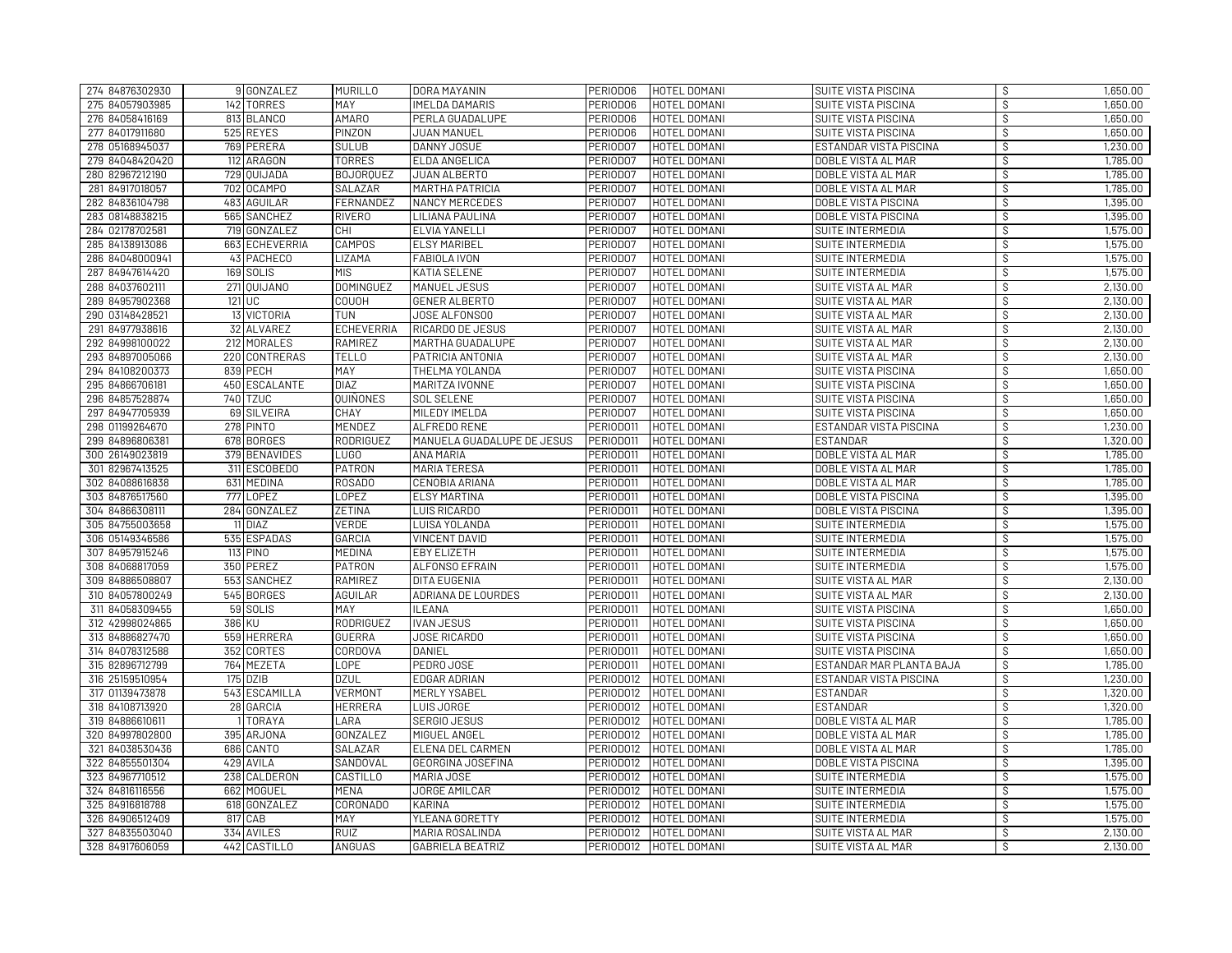| 329 84977722218 | <b>119 LORA</b> | CASTILLO          | MARCOS ALONSO                 |                       | PERIODO12   HOTEL DOMANI    | SUITE VISTA PISCINA        | S.                       | 1,650.00 |
|-----------------|-----------------|-------------------|-------------------------------|-----------------------|-----------------------------|----------------------------|--------------------------|----------|
| 330 84906921956 | 381 ORTIZ       | <b>SALES</b>      | MARITZA MARIBEL               | PERIOD012             | HOTEL DOMANI                | SUITE VISTA PISCINA        | े                        | 1,650.00 |
| 331 84027702475 | 150 CORTES      | <b>ESPOSITOS</b>  | HERNAN JOAQUIN                | PERIOD012             | HOTEL DOMANI                | <b>SUITE VISTA PISCINA</b> | $\overline{\mathcal{S}}$ | 1,650.00 |
| 332 84886826092 | 279 GONZALEZ    | GONZALEZ          | <b>ADDY LUZ</b>               | PERIOD012             | HOTEL DOMANI                | ESTANDAR MAR PLANTA BAJA   | S                        | 1,785.00 |
| 333 84987905340 | 74 VALDEZ       | <b>JIMENEZ</b>    | <b>GABRIELA</b>               | PERIOD013             | HOTEL DOMANI                | ESTANDAR VISTA PISCINA     | S,                       | 1,230.00 |
| 334 05158550508 | 431 TRUJEQUE    | <b>GONGORA</b>    | EMIR ALEJANDRO                | PERIOD013             | HOTEL DOMANI                | DOBLE VISTA AL MAR         | s,                       | 1,785.00 |
| 335 84027805740 | 280 VALDEZ      | CELIS             | <b>IRVING JOSE</b>            | PERIOD013             | HOTEL DOMANI                | DOBLE VISTA AL MAR         | S                        | 1,785.00 |
| 336 84897222174 | 31 SEGURA       | RODRIGUEZ         | PERLA ALEJANDRA               | PERIOD013             | HOTEL DOMANI                | DOBLE VISTA AL MAR         | S                        | 1,785.00 |
| 337 84945802431 | 400 CETINA      | <b>CELIS</b>      | JOSE LAUREANO                 | PERIOD013             | HOTEL DOMANI                | <b>DOBLE VISTA PISCINA</b> | S                        | 1,395.00 |
| 338 84998040467 | 12 PERALES      | <b>CASTILLO</b>   | ADRIANA MARIA                 | PERIOD013             | HOTEL DOMANI                | <b>DOBLE VISTA PISCINA</b> | S                        | 1,395.00 |
| 339 84138707918 | 651 URIBE       | MENDEZ            | CARMEN GUADALUPE              | PERIOD013             | HOTEL DOMANI                | SUITE INTERMEDIA           | S,                       | 1,575.00 |
| 340 84836513667 | 574 GONZALEZ    | <b>HERRERA</b>    | <b>JOSE LUIS</b>              | PERIOD013             | HOTEL DOMANI                | SUITE INTERMEDIA           | $\overline{\mathcal{S}}$ | 1,575.00 |
| 341 19149126716 | 784 MENA        | CAB               | DOANN DANNAE                  | PERIOD013             | HOTEL DOMANI                | SUITE INTERMEDIA           | s,                       | 1,575.00 |
| 342 84028900490 | 272 PENICHE     | <b>PACHECO</b>    | MIRIAM GUADALUPE              | PERIOD013             | HOTEL DOMANI                | SUITE INTERMEDIA           | $\mathcal{S}$            | 1,575.00 |
| 343 39038112866 | 674 ARJONA      | <b>HIDALGO</b>    | KARLA DE FATIMA               | PERIOD013             | HOTEL DOMANI                | SUITE VISTA AL MAR         | े                        | 2,130.00 |
| 344 84118200025 | 191 HERNANDEZ   | PIÑA              | ALEJANDRA MONTSERRAT          | PERIOD013             | HOTEL DOMANI                | SUITE VISTA AL MAR         | S                        | 2,130.00 |
| 345 84927337364 | 60 FAJARDO      | DE LA ROSA        | GABRIELA DEL CARMEN           | PERIOD013             | HOTEL DOMANI                | <b>SUITE VISTA PISCINA</b> | S                        | 1,650.00 |
| 346 45088968297 | 80 MEDINA       | GARDUÑO           | <b>MARIANA IVET</b>           | PERIOD013             | HOTEL DOMANI                | SUITE VISTA PISCINA        | $\mathcal{S}$            | 1,650.00 |
| 347 84987904400 | 628 ALLIER      |                   | DEL CASTILLO FERNANDO DANIEL  | PERIOD013             | HOTEL DOMANI                | SUITE VISTA PISCINA        | S,                       | 1,650.00 |
| 348 51067101413 | 326 CRUZ        | <b>SALAZAR</b>    | <b>LIZBETH DE LOS ANGELES</b> | PERIOD013             | HOTEL DOMANI                | SUITE VISTA PISCINA        | S                        | 1,650.00 |
| 349 84967627138 | 65 RITO         | <b>BETANCOURT</b> | NATALIA AGARENA               | PERIOD014             | HOTEL DOMANI                | DOBLE VISTA AL MAR         | S                        | 1,785.00 |
| 350 01775796376 | 240 OLALDE      | <b>ROCHA</b>      | <b>ANA LAURA</b>              | PERIOD014             | HOTEL DOMANI                | DOBLE VISTA AL MAR         | े                        | 1,785.00 |
| 351 84855701649 | 645 DOGRE       | CASTILLO          | <b>CARMEN EUGENIA</b>         | PERIOD014             | HOTEL DOMANI                | DOBLE VISTA AL MAR         | $\overline{\mathcal{S}}$ | 1,785.00 |
| 352 84038619908 | 765 MUKUL       | KU                | <b>GERARDO GASPAR</b>         | PERIOD014             | HOTEL DOMANI                | DOBLE VISTA PISCINA        | S                        | 1,395.00 |
| 353 84987915679 | 622 CENTENO     | <b>PACHO</b>      | <b>ISIS JENIFER</b>           | PERIOD014             | HOTEL DOMANI                | DOBLE VISTA PISCINA        | $\mathcal{S}$            | 1,395.00 |
| 354 05139609571 | 94 MARTIN       | <b>RICO</b>       | <b>BERY</b>                   | PERIOD014             | HOTEL DOMANI                | SUITE INTERMEDIA           | $\overline{\mathcal{S}}$ | 1,575.00 |
| 355 84028507881 | 490 MAZANERO    | ЕK                | <b>FATIMA DEL RUBI</b>        | PERIODO <sub>14</sub> | HOTEL DOMANI                | SUITE INTERMEDIA           | S                        | 1,575.00 |
| 356 84947809657 | 563 UH          | PAT               | <b>ERVIN ISAI</b>             | PERIOD014             | HOTEL DOMANI                | SUITE INTERMEDIA           | $\mathcal{S}$            | 1,575.00 |
| 357 84088410208 | 453 PASOS       | <b>RUIZ</b>       | <b>FLORY ISABEL</b>           | PERIOD014             | HOTEL DOMANI                | SUITE INTERMEDIA           | $\overline{\mathcal{S}}$ | 1,575.00 |
| 358 84098703527 | 209 VITURIN     | <b>MARIN</b>      | SILVIA ELIZABETH              | PERIOD014             | HOTEL DOMANI                | SUITE VISTA AL MAR         | S.                       | 2,130.00 |
| 359 84078402736 | 763 EVIA        | <b>HEREDIA</b>    | MINDY CAROLINA                | PERIOD014             | HOTEL DOMANI                | <b>SUITE VISTA AL MAR</b>  | $\overline{\mathcal{S}}$ | 2,130.00 |
| 360 84957202439 | 158 MAY         | VALDEZ            | CELINA MARGARITA              | PERIOD014             | HOTEL DOMANI                | SUITE VISTA PISCINA        | \$                       | 1,650.00 |
| 361 03187927144 | 383 PEREZ       | ΖΑΡΑΤΑ            | MARIA JOSE                    | PERIOD014             | HOTEL DOMANI                | <b>SUITE VISTA PISCINA</b> | S                        | 1,650.00 |
| 362 84046901587 | 760 POOL        | KU                | <b>FELIPE CUAUHTEMOC</b>      | PERIOD014             | HOTEL DOMANI                | SUITE VISTA PISCINA        | S                        | 1,650.00 |
| 363 02217500848 | 784 DOMINGUEZ   | <b>AMAYA</b>      | DANIEL DE LA CRUZ             | PERIOD014             | HOTEL DOMANI                | ESTANDAR MAR PLANTA BAJA   | S.                       | 1,785.00 |
| 364 84138902444 | 644 CARRILLO    | <b>SOLIS</b>      | YENSI GUADALUPE               | PERIOD01              | HOTEL CAPITAL O JOSE Y LETY | ESTANDAR                   | $\mathcal{S}$            | 1,500.00 |
| 365 84139513604 | 77 CEN          | CANCHE            | <b>HERBE ROBERTO</b>          | PERIOD01              | HOTEL CAPITAL O JOSE Y LETY | <b>DOBLE</b>               | ऽ                        | 1,875.00 |
| 366 82998217333 | 549 CABALLERO   | <b>BASTO</b>      | <b>JESUS MARTIN</b>           | PERIOD01              | HOTEL CAPITAL O JOSE Y LETY | <b>DOBLE</b>               | S                        | 1,875.00 |
| 367 84057904587 | 115 AMADOR      | CRUZ              | MIRIAM KARINA                 | PERIOD01              | HOTEL CAPITAL O JOSE Y LETY | <b>DOBLE</b>               | S,                       | 1,875.00 |
| 368 84876929161 | 376 RIVERO      | <b>TURRIZA</b>    | MERCY GABRIELA                | PERIOD01              | HOTEL CAPITAL O JOSE Y LETY | <b>SUITE</b>               | $\overline{\mathcal{S}}$ | 2,625.00 |
| 369 84119111882 | 307 MUÑOZ       | MIRANDA           | <b>LIZBETH GUADALUPE</b>      | PERIOD01              | HOTEL CAPITAL O JOSE Y LETY | <b>SUITE</b>               | $\mathcal{S}$            | 2,625.00 |
| 370 84038207027 | 340 QUINTAL     | <b>ROSADO</b>     | CARLOS ALBERTO                | PERIOD01              | HOTEL CAPITAL O JOSE Y LETY | MASTER SUITE               | S                        | 3,300.00 |
| 371 84079007500 | 604 BOJOROUEZ   | <b>BATUN</b>      | <b>HECTOR ABRAHAM</b>         | PERIOD02              | HOTEL CAPITAL O JOSE Y LETY | <b>ESTANDAR</b>            | S                        | 1,500.00 |
| 372 84764701805 | 811 SOSA        | <b>CIME</b>       | MARIA EUGENIA                 | PERIODO2              | HOTEL CAPITAL O JOSE Y LETY | <b>DOBLE</b>               | $\mathcal{S}$            | 1,875.00 |
| 373 84764501429 | 810 SOSA        | <b>CIME</b>       | CARMEN ROSARIO                | PERIODO2              | HOTEL CAPITAL O JOSE Y LETY | <b>DOBLE</b>               | ऽ                        | 1,875,00 |
| 374 84957532785 | 709 GAMBOA      | CAUICH            | LUCERO DEL ALBA               | PERIODO2              | HOTEL CAPITAL O JOSE Y LETY | <b>SUITE</b>               | S.                       | 2,625.00 |
| 375 84897115642 | 303 LOPEZ       | <b>SOSA</b>       | NICTE-HA                      | PERIODO2              | HOTEL CAPITAL O JOSE Y LETY | <b>MASTER SUITE</b>        | $\mathcal{S}$            | 3,300.00 |
| 376 84098303294 | 482 CEL         | <b>BOTE</b>       | <b>ALBERTH RENE</b>           | PERIOD03              | HOTEL CAPITAL O JOSE Y LETY | <b>ESTANDAR</b>            | े                        | 1,500.00 |
| 377 84896412586 | 600 MANZANILLA  | MALDONADO         | <b>MARIA JESUS</b>            | PERIOD03              | HOTEL CAPITAL O JOSE Y LETY | <b>DOBLE</b>               | \$                       | 1,875.00 |
| 378 30018222965 | 415 MORENO      | MAGAÑA            | MARVIN ALEJANDRO              | PERIOD03              | HOTEL CAPITAL O JOSE Y LETY | <b>DOBLE</b>               | s,                       | 1,875.00 |
| 379 84937710311 | 33 FERNANDEZ    | PADILLA           | MARIA ENRIQUETA               | PERIOD03              | HOTEL CAPITAL O JOSE Y LETY | <b>DOBLE</b>               | S                        | 1,875.00 |
| 380 84138501105 | 398 COLLI       | <b>AGUILAR</b>    | ROCIO DEL ROSARIO             | PERIOD03              | HOTEL CAPITAL O JOSE Y LETY | <b>SUITE</b>               | S                        | 2,625.00 |
| 381 51067902901 | 252 CANCHE      | <b>TZAB</b>       | <b>KARLA MARIBEL</b>          | PERIOD03              | HOTEL CAPITAL O JOSE Y LETY | <b>SUITE</b>               | S,                       | 2,625.00 |
| 382 84987513078 | 555 VAZOUEZ     | GONZALEZ          | ANA GUADALUPE                 | PERIOD03              | HOTEL CAPITAL O JOSE Y LETY | MASTER SUITE               | s                        | 3,300.00 |
| 383 02169217557 | 443 YAM         | NAJERA            | CARLOS ENRIQUE                | PERIOD03              | HOTEL CAPITAL O JOSE Y LETY | <b>MASTER SUITE</b>        | $\mathcal{S}$            | 3,300.00 |
|                 |                 |                   |                               |                       |                             |                            |                          |          |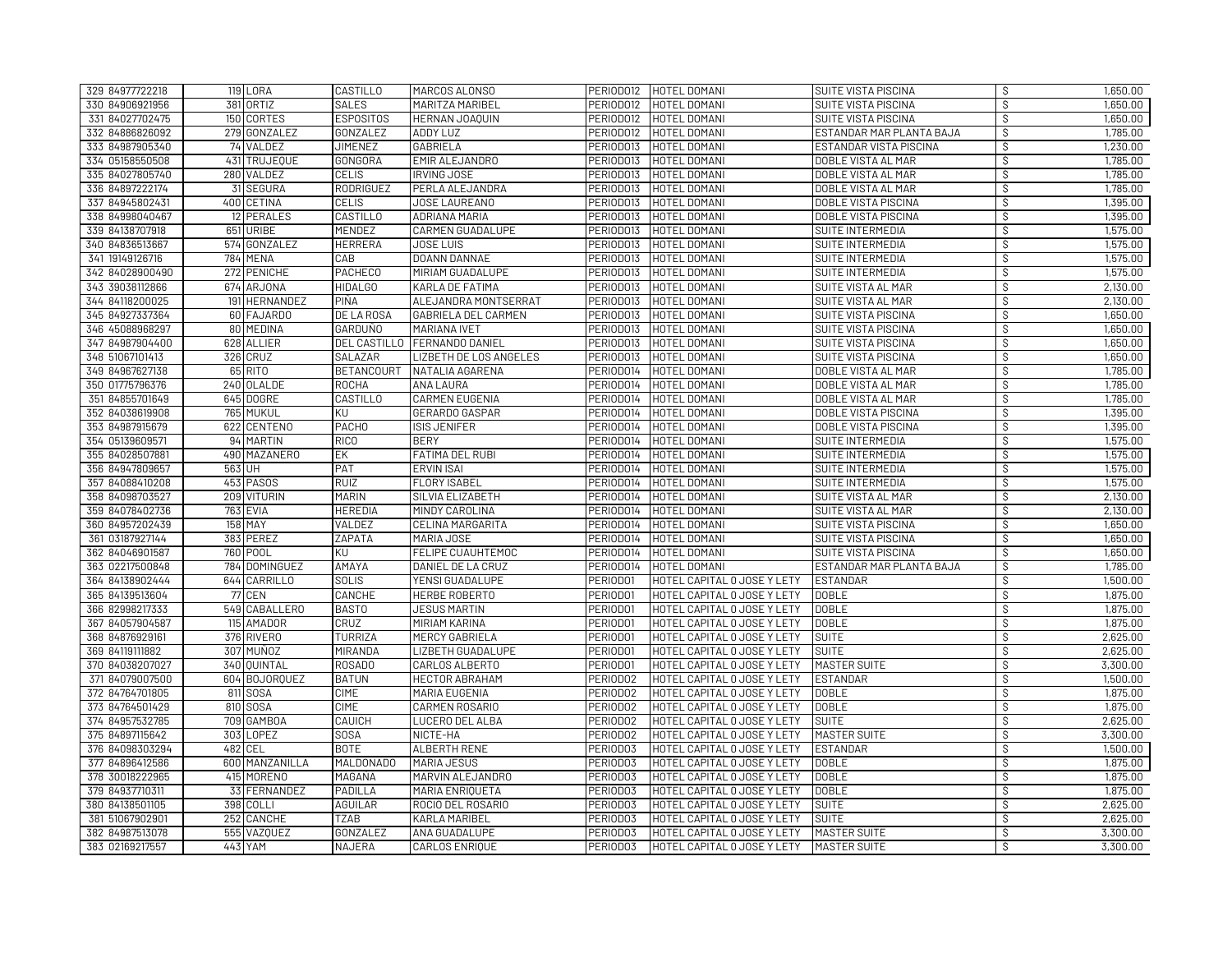| 384 06139556077 | 58 ZAPATA      | ZAVALA            | REMEDIOS ZAZIL HA          | PERIOD04  | HOTEL CAPITAL O JOSE Y LETY | <b>ESTANDAR</b>     | -S                       | 1,500.00 |
|-----------------|----------------|-------------------|----------------------------|-----------|-----------------------------|---------------------|--------------------------|----------|
| 385 84967005715 | 187 MEDINA     | MAGAÑA            | MARIA LUCINA               | PERIOD04  | HOTEL CAPITAL O JOSE Y LETY | <b>ESTANDAR</b>     | $\mathcal{S}$            | 1,500.00 |
| 386 06139321191 | 758 CHI        | <b>TEC</b>        | ALEJANDRA GUADALUPE        | PERIODO4  | HOTEL CAPITAL 0 JOSE Y LETY | <b>DOBLE</b>        | ऽ                        | 1,875.00 |
| 387 84047902790 | 534 VIANA      | SANCHEZ           | ANDREA NALLELY             | PERIOD04  | HOTEL CAPITAL O JOSE Y LETY | <b>DOBLE</b>        | S.                       | 1,875.00 |
| 388 84917609087 | 727 CUPUL      | CANCHE            | SANTIAGO ARTURO            | PERIODO4  | HOTEL CAPITAL O JOSE Y LETY | <b>SUITE</b>        | S                        | 2,625.00 |
| 389 84037906280 | 19 VELAZQUEZ   | <b>ECHEVERRIA</b> | DIANA GUADALUPE            | PERIOD04  | HOTEL CAPITAL O JOSE Y LETY | <b>SUITE</b>        | ऽ                        | 2,625.00 |
| 390 84008019121 | 530 TZUC       | CAUICH            | JAIRO ABIMAEL              | PERIOD04  | HOTEL CAPITAL O JOSE Y LETY | MASTER SUITE        | S                        | 3,300.00 |
| 391 84017100011 | <b>520 HAU</b> | VENTURA           | MARIA BARTOLA              | PERIODO4  | HOTEL CAPITAL O JOSE Y LETY | <b>MASTER SUITE</b> | S,                       | 3,300.00 |
| 392 05139622665 | 26 PEREZ       | <b>IZQUIERDO</b>  | <b>BRISEYRA</b>            | PERIOD05  | HOTEL CAPITAL O JOSE Y LETY | <b>ESTANDAR</b>     | $\overline{\mathcal{S}}$ | 1,500.00 |
| 393 84038537431 | 427 CAMPOS     | <b>NOVELO</b>     | <b>JESUS ISRAEL</b>        | PERIOD05  | HOTEL CAPITAL O JOSE Y LETY | <b>DOBLE</b>        | s,                       | 1,875.00 |
| 394 84017503057 | 845 RODRIGUEZ  | <b>RIVERO</b>     | ADELA DEL CARMEN           | PERIODO5  | HOTEL CAPITAL O JOSE Y LETY | <b>DOBLE</b>        | $\mathcal{S}$            | 1,875.00 |
| 395 84876830906 | 357 RODRIGUEZ  | NUÑEZ             | PEDRO RENAN                | PERIOD05  | HOTEL CAPITAL O JOSE Y LETY | <b>DOBLE</b>        | ऽ                        | 1,875.00 |
| 396 84016802526 | 795 BUENFIL    | CANTO             | LIZBETH GUADALUPE          | PERIOD05  | HOTEL CAPITAL O JOSE Y LETY | <b>SUITE</b>        | S                        | 2,625.00 |
| 397 71897047388 | 593 HIDALGO    | <b>PEREZ</b>      | LAZARO                     | PERIOD05  | HOTEL CAPITAL O JOSE Y LETY | <b>SUITE</b>        | $\mathcal{S}$            | 2,625.00 |
| 398 84845801996 | 510 CANCHE     | <b>DZUL</b>       | ROSARIO ANTONIA            | PERIOD05  | HOTEL CAPITAL O JOSE Y LETY | <b>MASTER SUITE</b> | \$                       | 3,300.00 |
| 399 84957505872 | 767 GARDUÑO    | <b>AVILA</b>      | LISSETTE ALEJANDRA         | PERIODO5  | HOTEL CAPITAL O JOSE Y LETY | MASTER SUITE        | S                        | 3,300.00 |
| 400 15169427885 | 743 JIMENEZ    | CAMPOS            | <b>ZULEMY ABIGAIL</b>      | PERIOD06  | HOTEL CAPITAL O JOSE Y LETY | <b>DOBLE</b>        | S                        | 1,875.00 |
| 401 38149284101 | 296 CASTILLO   | POOL              | <b>IVETTE ARGELIA</b>      | PERIODO6  | HOTEL CAPITAL O JOSE Y LETY | <b>SUITE</b>        | S.                       | 2,625.00 |
| 402 84117800262 | 788 MORALES    | MEDINA            | GEORGINA GUADALUPE         | PERIODO6  | HOTEL CAPITAL O JOSE Y LETY | <b>MASTER SUITE</b> | s,                       | 3,300.00 |
| 403 84947413617 | 730 CARRILLO   | <b>AVILES</b>     | TERESITA DEL SOCORRO       | PERIODO6  | HOTEL CAPITAL O JOSE Y LETY | <b>MASTER SUITE</b> | S                        | 3,300.00 |
| 404 84805303892 | 194 ROSADO     | <b>MASQUEF</b>    | ALFREDO DE JESUS           | PERIOD07  | HOTEL CAPITAL O JOSE Y LETY | <b>ESTANDAR</b>     | \$                       | 1,500.00 |
| 405 84957810488 | 816 CANCHE     | <b>MIS</b>        | <b>MAXIMILIANO</b>         | PERIOD07  | HOTEL CAPITAL O JOSE Y LETY | <b>DOBLE</b>        | S                        | 1,875.00 |
| 406 02167948104 | 359 ESPINOSA   | <b>RIVAS</b>      | CARLOS EDUARDO             | PERIODO7  | HOTEL CAPITAL O JOSE Y LETY | <b>DOBLE</b>        | $\overline{\mathcal{S}}$ | 1,875.00 |
| 407 84058516208 | 560 ESCALANTE  | <b>INTERIAN</b>   | JOSE ALEJANDRO             | PERIOD07  | HOTEL CAPITAL O JOSE Y LETY | <b>DOBLE</b>        | $\mathcal{S}$            | 1,875.00 |
| 408 08179369932 | 731 UICAB      | UC                | MIGUEL ANGEL               | PERIOD07  | HOTEL CAPITAL O JOSE Y LETY | <b>SUITE</b>        | S,                       | 2,625.00 |
| 409 83958102754 | 128 PEREZ      | <b>MONTALVO</b>   | <b>BLANCA EVELIN</b>       | PERIOD07  | HOTEL CAPITAL O JOSE Y LETY | <b>SUITE</b>        | $\overline{\mathcal{S}}$ | 2,625.00 |
| 410 84048108892 | 548 CERVERA    | CAUICH            | LETICIA GUADALUPE          | PERIOD07  | HOTEL CAPITAL O JOSE Y LETY | MASTER SUITE        | $\mathcal{S}$            | 3,300.00 |
| 411 84907018703 | 617 REBOLLEDO  | <b>NOVELO</b>     | <b>GABRIELA DEL CARMEN</b> | PERIOD07  | HOTEL CAPITAL O JOSE Y LETY | MASTER SUITE        | ऽ                        | 3,300.00 |
| 412 84764601823 | 117 PEREZ      | <b>GRACINET</b>   | MARIA CONCEPCION           | PERIOD07  | HOTEL CAPITAL O JOSE Y LETY | DOBLE PLANTA BAJA   | S                        | 1,875.00 |
| 413 43038129821 | 301 DEBRAY     | <b>TAMAYO</b>     | <b>JESUS JAVIER</b>        | PERIODO8  | HOTEL CAPITAL O JOSE Y LETY | <b>ESTANDAR</b>     | $\mathcal{S}$            | 1,500.00 |
| 414 27159529265 | 247 GUTIERREZ  | <b>LOPEZ</b>      | KARLA GUADALUPE            | PERIODO8  | HOTEL CAPITAL O JOSE Y LETY | <b>DOBLE</b>        | $\overline{\mathcal{S}}$ | 1,875.00 |
| 415 84027904865 | 71 CETZ        | <b>MARTINEZ</b>   | NIURKA NICEF               | PERIODO8  | HOTEL CAPITAL O JOSE Y LETY | <b>DOBLE</b>        | S                        | 1,875.00 |
| 416 84128800178 | 299 CASTILLO   | <b>POOL</b>       | <b>EMMANUEL ANTONIO</b>    | PERIODO8  | HOTEL CAPITAL O JOSE Y LETY | <b>DOBLE</b>        | े                        | 1,875.00 |
| 417 84876004973 | 333 CURA       | CASTILLO          | JOSE LUIS                  | PERIODO8  | HOTEL CAPITAL O JOSE Y LETY | <b>SUITE</b>        | $\overline{\mathcal{S}}$ | 2,625.00 |
| 418 84765304047 | 786 GODOY      | <b>NOVELO</b>     | MARIA DEL CARMEN           | PERIOD08  | HOTEL CAPITAL O JOSE Y LETY | <b>SUITE</b>        | s,                       | 2,625.00 |
| 419 84017803234 | 655 GURUBEL    | <b>IUIT</b>       | MARIA JOSE                 | PERIODO8  | HOTEL CAPITAL O JOSE Y LETY | <b>MASTER SUITE</b> | $\mathcal{S}$            | 3,300.00 |
| 420 84856301696 | 405 PEÑA       | <b>BRICEÑO</b>    | MARIA ALEJANDRINA          | PERIODO8  | HOTEL CAPITAL O JOSE Y LETY | <b>MASTER SUITE</b> | ऽ                        | 3,300.00 |
| 421 84118507346 | 93 CANCHE      | CHAN              | MARTIN JOSUE               | PERIOD09  | HOTEL CAPITAL O JOSE Y LETY | <b>ESTANDAR</b>     | S,                       | 1,500.00 |
| 422 84886411424 | 73 BARRERA     | GONGORA           | ANGELINA DE LA CRUZ        | PERIODO9  | HOTEL CAPITAL 0 JOSE Y LETY | <b>DOBLE</b>        | S                        | 1,875,00 |
| 423 84068100860 | 258 CONTRERAS  | CABALLERO         | JASIBY GEORGINA            | PERIODO9  | HOTEL CAPITAL O JOSE Y LETY | <b>DOBLE</b>        | S,                       | 1,875.00 |
| 424 84098102738 | 264 CASTRO     | <b>ACOSTA</b>     | LIGIA CAROLINA             | PERIODO9  | HOTEL CAPITAL O JOSE Y LETY | <b>SUITE</b>        | s,                       | 2,625.00 |
| 425 84037807793 | 266 MAGAÑA     | <b>PEREZ</b>      | LIZANDRO JOSE              | PERIODO9  | HOTEL CAPITAL O JOSE Y LETY | <b>SUITE</b>        | ऽ                        | 2,625.00 |
| 426 83896902828 | 516 SALAZAR    | <b>CUPIL</b>      | MARICELA DEL CARMEN        | PERIODO9  | HOTEL CAPITAL O JOSE Y LETY | MASTER SUITE        | \$                       | 3,300.00 |
| 427 84007703527 | 746 ROSALES    | <b>GUZMAN</b>     | MARIA DE LOS ANGELES       | PERIODO9  | HOTEL CAPITAL O JOSE Y LETY | MASTER SUITE        | s,                       | 3,300.00 |
| 428 01179910078 | 608 CASTRO     | <b>SOSA</b>       | OSWALDO MOISES             | PERIODO10 | HOTEL CAPITAL O JOSE Y LETY | <b>ESTANDAR</b>     | S                        | 1,500.00 |
| 429 84725501567 | 282 GOMEZ      | <b>SARABIA</b>    | ROSA DEL CARMEN            | PERIODO10 | HOTEL CAPITAL O JOSE Y LETY | <b>DOBLE</b>        | $\mathcal{S}$            | 1,875.00 |
| 430 84128505355 | 230 GOMEZ      | GOMEZ             | ADRIANA ANGELICA           | PERIOD010 | HOTEL CAPITAL O JOSE Y LETY | <b>DOBLE</b>        | S,                       | 1,875.00 |
| 431 84836307417 | 844 JIMENEZ    | MIRANDA           | <b>ALMA ROSALIA</b>        | PERIODO10 | HOTEL CAPITAL O JOSE Y LETY | <b>DOBLE</b>        | s,                       | 1,875.00 |
| 432 84916804861 | 218 BENCOMO    | <b>PINZON</b>     | OLIVIA CONCEPCION          | PERIOD010 | HOTEL CAPITAL O JOSE Y LETY | <b>SUITE</b>        | $\mathcal{S}$            | 2,625.00 |
| 433 84967500137 | 337 SARABIA    | YAM               | ROCIO GUADALUPE            | PERIODO10 | HOTEL CAPITAL O JOSE Y LETY | <b>SUITE</b>        | $\mathcal{S}$            | 2,625.00 |
| 434 84038404194 | 785 GONZALEZ   | <b>ARCEO</b>      | SINTYA ARACELY             | PERIOD010 | HOTEL CAPITAL O JOSE Y LETY | MASTER SUITE        | S.                       | 3,300.00 |
| 435 84977735814 | 322 SOLIS      | CAMARA            | <b>LUIS RAYMUNDO</b>       | PERIODO10 | HOTEL CAPITAL O JOSE Y LETY | MASTER SUITE        | S.                       | 3,300.00 |
| 436 84957006541 | 556 CEBALLOS   | <b>HUERTAS</b>    | <b>IRASEMA GUADALUPE</b>   | PERIODO10 | HOTEL CAPITAL O JOSE Y LETY | DOBLE PLANTA BAJA   | s,                       | 1,875.00 |
| 437 84048209849 | 737 BASTO      | AVILA             | MIRIAM LUCERITO DE JESUS   | PERIOD010 | HOTEL CAPITAL O JOSE Y LETY | DOBLE PLANTA BAJA   | $\overline{\mathcal{S}}$ | 1,875.00 |
| 438 42826008049 | 404 SERRANO    | <b>MARTINEZ</b>   | ROSA MARIA                 | PERIODO11 | HOTEL CAPITAL O JOSE Y LETY | <b>DOBLE</b>        | ंड                       | 1,875,00 |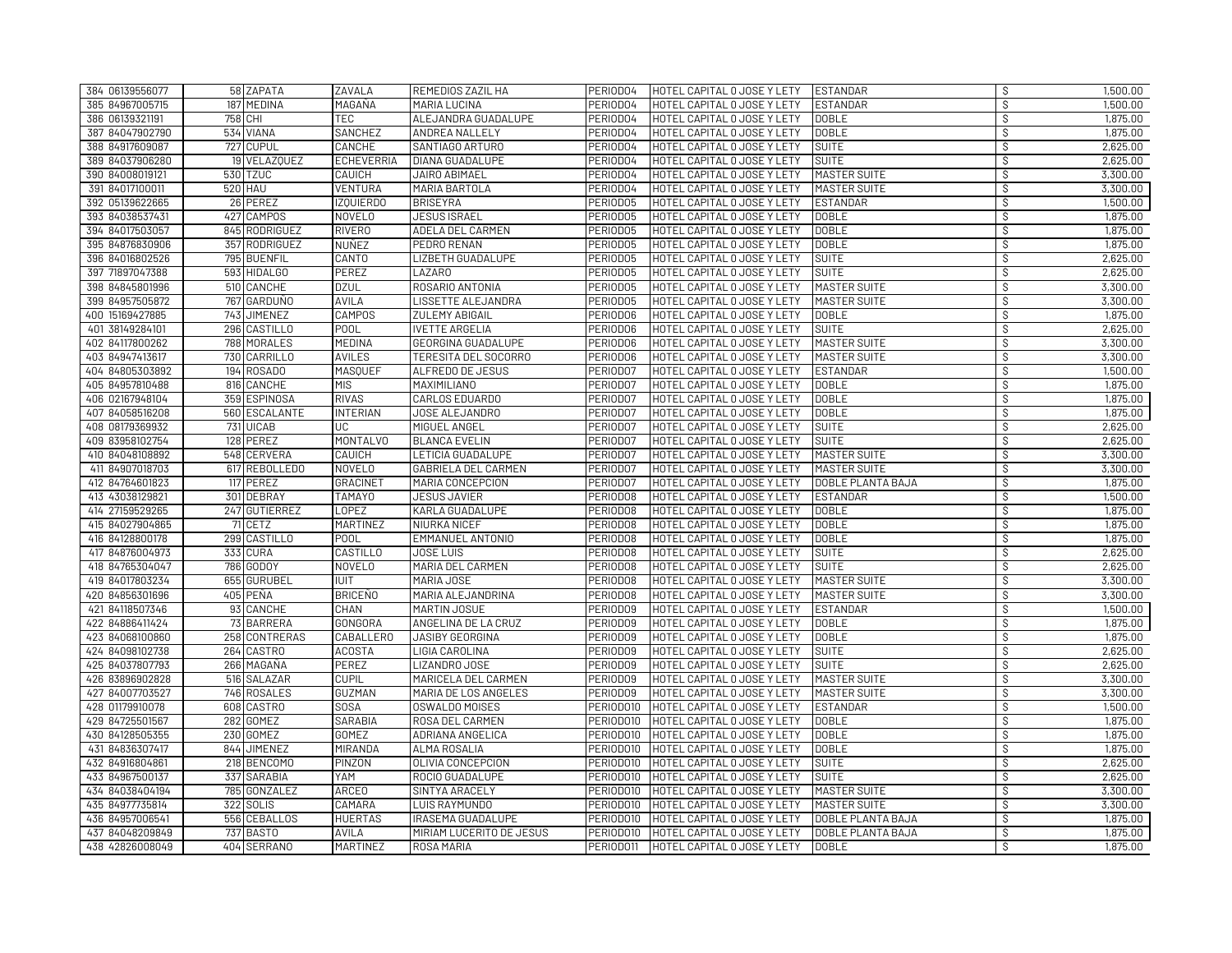| 439 84078712613 |          | 90 COOL        | CHI              | BENJAMIN AURELIO         | PERIODO11 | HOTEL CAPITAL O JOSE Y LETY | <b>DOBLE</b>             | S                        | 1,875.00 |
|-----------------|----------|----------------|------------------|--------------------------|-----------|-----------------------------|--------------------------|--------------------------|----------|
| 440 84037602459 |          | 204 QUINTANA   |                  | GABRIELA DEL ROCIO       | PERIODO11 | HOTEL CAPITAL O JOSE Y LETY | <b>SUITE</b>             | $\mathcal{S}$            | 2,625.00 |
| 441 84028202269 |          | 724 ASCENCIO   | <b>GOMEZ</b>     | JORGE ENRIQUE            | PERIOD011 | HOTEL CAPITAL O JOSE Y LETY | MASTER SUITE             | ऽ                        | 3,300.00 |
| 442 84058403860 |          | 723 GARCIA     | <b>RIOS</b>      | <b>NANCY SUJHEY</b>      | PERIOD011 | HOTEL CAPITAL O JOSE Y LETY | MASTER SUITE             | S.                       | 3,300.00 |
| 443 83088813742 |          | 102 0SORIO     | <b>HERNANDEZ</b> | MARIA ALEJANDRA          | PERIOD012 | HOTEL CAPITAL O JOSE Y LETY | <b>DOBLE</b>             | $\mathcal{S}$            | 1,875.00 |
| 444 84836407613 |          | <b>136 TUN</b> | <b>FLORES</b>    | MARIA CONCEPCION         | PERIOD012 | HOTEL CAPITAL O JOSE Y LETY | <b>DOBLE</b>             | ऽ                        | 1,875.00 |
| 445 84947411587 |          | 668 CHAN       | <b>COUOH</b>     | WILBERT BENTURA          | PERIOD012 | HOTEL CAPITAL O JOSE Y LETY | <b>DOBLE</b>             | S                        | 1,875.00 |
| 446 84977424898 |          | 68 ALVAREZ     | CANCHE           | SAYDI NOEMI              | PERIOD012 | HOTEL CAPITAL O JOSE Y LETY | <b>SUITE</b>             | $\mathcal{S}$            | 2,625.00 |
| 447 03148705431 |          | 536 HERNANDEZ  | FERNANDEZ        | RAUL OSWALDO             | PERIOD012 | HOTEL CAPITAL O JOSE Y LETY | <b>SUITE</b>             | S                        | 2,625.00 |
| 448 84048418929 |          | 486 CARDENAS   | <b>BATES</b>     | AURA PAMELA DEL CARMEN   | PERIOD012 | HOTEL CAPITAL O JOSE Y LETY | MASTER SUITE             | $\mathcal{S}$            | 3,300.00 |
| 449 84068003296 |          | 819 PEREZ      | <b>CORTES</b>    | <b>ELSY DEL SOCORRO</b>  | PERIOD012 | HOTEL CAPITAL O JOSE Y LETY | <b>MASTER SUITE</b>      | $\mathcal{S}$            | 3,300.00 |
| 450 17189544087 |          | 681 CHACON     | YAM              | DAVID ALFONSO            | PERIOD013 | HOTEL CAPITAL O JOSE Y LETY | <b>DOBLE</b>             | S.                       | 1,875.00 |
| 451 84008123592 |          | 265 GARCIA     |                  | <b>JOEL POLITO</b>       | PERIOD013 | HOTEL CAPITAL O JOSE Y LETY | <b>SUITE</b>             | $\mathcal{S}$            | 2,625.00 |
| 452 84917342184 |          | 621 AMAYA      | <b>LOPEZ</b>     | <b>AUSTRY CRYSTAL</b>    | PERIOD013 | HOTEL CAPITAL O JOSE Y LETY | <b>SUITE</b>             | $\mathcal{S}$            | 2,625.00 |
| 453 84129018366 |          | 392 CASTILLO   | <b>DOMINGUEZ</b> | <b>KAREN DANIELA</b>     | PERIOD013 | HOTEL CAPITAL O JOSE Y LETY | <b>MASTER SUITE</b>      | $\mathcal{S}$            | 3,300.00 |
| 454 25159129334 |          | 826 MIS        | AGUILAR          | <b>LUIS FERNANDO</b>     | PERIOD013 | HOTEL CAPITAL O JOSE Y LETY | MASTER SUITE             | S,                       | 3,300.00 |
| 455 84978104945 |          | 215 TERAN      | <b>RAYGOSA</b>   | YASUMI MARICELA          | PERIOD014 | HOTEL CAPITAL O JOSE Y LETY | <b>DOBLE</b>             | $\mathcal{S}$            | 1,875.00 |
| 456 84978216178 |          | 558 CANCHE     | <b>ADRIAN</b>    | SANTOS EFREM             | PERIOD014 | HOTEL CAPITAL O JOSE Y LETY | <b>DOBLE</b>             | S                        | 1,875.00 |
| 457 02217500848 |          | 184 DOMINGUEZ  | ΑΜΑΥΑ            | DANIEL DE LA CRUZ        | PERIOD014 | HOTEL CAPITAL O JOSE Y LETY | <b>DOBLE</b>             | े                        | 1,875.00 |
| 458 84088601756 |          | 454 GAMBOA     | <b>FIGUEROA</b>  | SANDRA ALEJANDRINA       | PERIOD014 | HOTEL CAPITAL O JOSE Y LETY | <b>SUITE</b>             | $\overline{\mathcal{S}}$ | 2,625.00 |
| 459 63018314755 |          | 623 PALOMARES  | <b>CORTES</b>    | <b>LEONARDO</b>          | PERIOD014 | HOTEL CAPITAL O JOSE Y LETY | <b>SUITE</b>             | S                        | 2,625.00 |
| 460 84906816479 |          | 687 CEBALLOS   | CARRILLO         | <b>HAYDEE ISABEL</b>     | PERIOD014 | HOTEL CAPITAL O JOSE Y LETY | <b>MASTER SUITE</b>      | $\mathcal{S}$            | 3,300.00 |
| 461 81957723091 |          | 680 CAMPOS     | <b>SANCHEZ</b>   | COPATZIN LETICIA         | PERIOD014 | HOTEL CAPITAL O JOSE Y LETY | MASTER SUITE             | $\overline{\mathcal{S}}$ | 3,300.00 |
| 462 84967834809 |          | 463 LUGO       | VALENCIA         | NINETTE ILEANA           | PERIODO4  | HOTEL TECNOTEL              | <b>DOBLE</b>             | $\mathcal{S}$            | 2,925.00 |
| 463 84118501190 |          | 692 RODRIGUEZ  | <b>ESPINOSA</b>  | JAIR DE JESUS            | PERIOD04  | HOTEL TECNOTEL              | <b>DOBLE</b>             | $\mathcal{S}$            | 2,925.00 |
| 464 84806300053 |          | 744 BUENFIL    | <b>SANTOS</b>    | <b>JUSTINA GUADALUPE</b> | PERIOD04  | HOTEL TECNOTEL              | <b>SUITE</b>             | S                        | 3,390.00 |
| 465 26159332936 |          | 487 CETINA     | CACH             | <b>JORGE ADRIAN</b>      | PERIOD04  | HOTEL TECNOTEL              | DOBLE PLANTA BAJA        | $\mathcal{S}$            | 2,925.00 |
| 466 13826415096 |          | 162 VIVAR      | <b>RAMIREZ</b>   | MARIA EUGENIA            | PERIOD04  | HOTEL TECNOTEL              | <b>SUITE PLANTA BAJA</b> | $\overline{\mathcal{S}}$ | 3,390.00 |
| 467 84997404359 |          | 103 CASTILLO   | SALAZAR          | YULY FRANCISCA           | PERIOD07  | HOTEL TECNOTEL              | <b>DOBLE</b>             | S.                       | 2,925.00 |
| 468 84088412329 |          | 452 CORAL      | <b>MARTIN</b>    | ROLANDO WILBERTO         | PERIOD07  | HOTEL TECNOTEL              | <b>SUITE</b>             | $\mathcal{S}$            | 3,390.00 |
| 469 84088102201 |          | 316 NOH        | CANCHE           | PATRICIA GUADALUPE       | PERIOD07  | HOTEL TECNOTEL              | DOBLE PLANTA BAJA        | ऽ                        | 2,925.00 |
| 470 84037804238 |          | 3 AGUILAR      | CERVANTES        | ELENA DE JESUS           | PERIOD07  | HOTEL TECNOTEL              | DOBLE PLANTA BAJA        | S.                       | 2,925.00 |
| 471 84955501816 |          | 456 MEDINA     | <b>MARTIN</b>    | ELEAZAR                  | PERIOD07  | HOTEL TECNOTEL              | DOBLE PLANTA BAJA        | s,                       | 2,925.00 |
| 472 84047301118 |          | 572 PENICHE    | <b>RODRIGUEZ</b> | MARIA RAQUEL             | PERIOD07  | HOTEL TECNOTEL              | SUITE PLANTA BAJA        | S                        | 3,390.00 |
| 473 84935601207 |          | 317 BARRERA    | <b>BENITEZ</b>   | MIRNA DALILA             | PERIOD07  | HOTEL TECNOTEL              | <b>SUITE PLANTA BAJA</b> | $\mathcal{S}$            | 3,390.00 |
| 474 84886925050 |          | 620 RIVERA     | CERVERA          | GABRIELA DEL SOCORRO     | PERIOD09  | HOTEL TECNOTEL              | <b>DOBLE</b>             | S,                       | 2,925.00 |
| 475 84957529419 |          | 79 SANDOVAL    | <b>TALAVERA</b>  | MARIA FATIMA             | PERIODO9  | HOTEL TECNOTEL              | <b>DOBLE</b>             | s,                       | 2,925.00 |
| 476 84067603211 |          | 297 FLOTA      | <b>OSORIO</b>    | <b>JORGE ROBERTO</b>     | PERIODO9  | HOTEL TECNOTEL              | <b>DOBLE</b>             | $\mathcal{S}$            | 2,925.00 |
| 477 84118703218 |          | 401 GONGORA    | LEAL             | ANAHI ALEJANDRA          | PERIODO9  | HOTEL TECNOTEL              | <b>DOBLE</b>             | $\mathcal{S}$            | 2,925.00 |
| 478 84836211155 |          | 809 ESCOBEDO   | NOVELO           | <b>LANDY BEATRIZ</b>     | PERIODO9  | HOTEL TECNOTEL              | DOBLE PLANTA BAJA        | S                        | 2,925.00 |
| 479 02159173265 |          | 658 ZAPATA     | MADRID           | EDUARDO ALONSO           | PERIOD09  | HOTEL TECNOTEL              | DOBLE PLANTA BAJA        | S.                       | 2,925.00 |
| 480 84017609755 |          | 325 BARROSO    | CABRERA          | ERIKA DE LA LUZ          | PERIODO9  | HOTEL TECNOTEL              | DOBLE PLANTA BAJA        | $\mathcal{S}$            | 2,925.00 |
| 481 84118914567 |          | 780 NAVARRETE  | <b>VAZQUEZ</b>   | YARELY ALEJANDRA         | PERIODO9  | HOTEL TECNOTEL              | DOBLE PLANTA BAJA        | $\overline{\mathcal{S}}$ | 2,925.00 |
| 482 84088712843 |          | 217 GONZALEZ   | VILLACORTA       | GERMAN                   | PERIOD010 | HOTEL TECNOTEL              | <b>DOBLE</b>             | S,                       | 2,925.00 |
| 483 84058704259 |          | 302 HUCHIM     | <b>OSALDE</b>    | <b>DIEGO MARTIN</b>      | PERIOD010 | HOTEL TECNOTEL              | <b>DOBLE</b>             | ऽ                        | 2,925.00 |
| 484 84846203242 |          | 349 PATRON     | <b>PENICHE</b>   | SANDRA LUZ               | PERIOD010 | HOTEL TECNOTEL              | <b>DOBLE</b>             | S                        | 2,925.00 |
| 485 84007913811 | $221$ IX |                | <b>COCOM</b>     | <b>FREDDY MANUEL</b>     | PERIODO10 | HOTEL TECNOTEL              | <b>DOBLE</b>             | $\mathcal{S}$            | 2,925.00 |
| 486 84017809884 |          | 156 NOH        | CANCHE           | JORGE CARLOS             | PERIOD010 | HOTEL TECNOTEL              | DOBLE PLANTA BAJA        | S.                       | 2,925.00 |
| 487 84139204246 |          | 471 CORONADO   | <b>PACHECO</b>   | <b>NAYTE MARILI</b>      | PERIODO10 | <b>HOTEL TECNOTEL</b>       | DOBLE PLANTA BAJA        | S                        | 2,925.00 |
| 488 84926815832 |          | 479 MENDEZ     | VILLAFAÑA        | GEORGINA DEL CARMEN      | PERIODO10 | HOTEL TECNOTEL              | DOBLE PLANTA BAJA        | $\mathcal{S}$            | 2,925.00 |
| 489 84038007740 |          | 344 ROMERO     | CANTON           | EDGAR ALONSO             | PERIODO10 | HOTEL TECNOTEL              | DOBLE PLANTA BAJA        | $\overline{\mathcal{S}}$ | 2,925.00 |
| 490 84128902263 |          | 270 OSALDE     | PEÑA             | CLAUDIA LINNET           | PERIODO11 | HOTEL TECNOTEL              | <b>DOBLE</b>             | S.                       | 2,925.00 |
| 491 84868400221 |          | 474 CANO       | CORONA           | <b>MARIA PATRICIA</b>    | PERIOD011 | HOTEL TECNOTEL              | <b>DOBLE</b>             | $\overline{\mathcal{S}}$ | 2,925.00 |
| 492 84955301019 |          | 260 ZAPATA     | <b>BUSTILLOS</b> | FLOR MARIA DEL SOCORRO   | PERIODO11 | HOTEL TECNOTEL              | <b>DOBLE</b>             | S.                       | 2,925.00 |
| 493 84057502837 |          | 461 BAAS       | LARA             | MARIO ALBERTO            | PERIODO11 | HOTEL TECNOTEL              | <b>DOBLE</b>             | S                        | 2,925.00 |